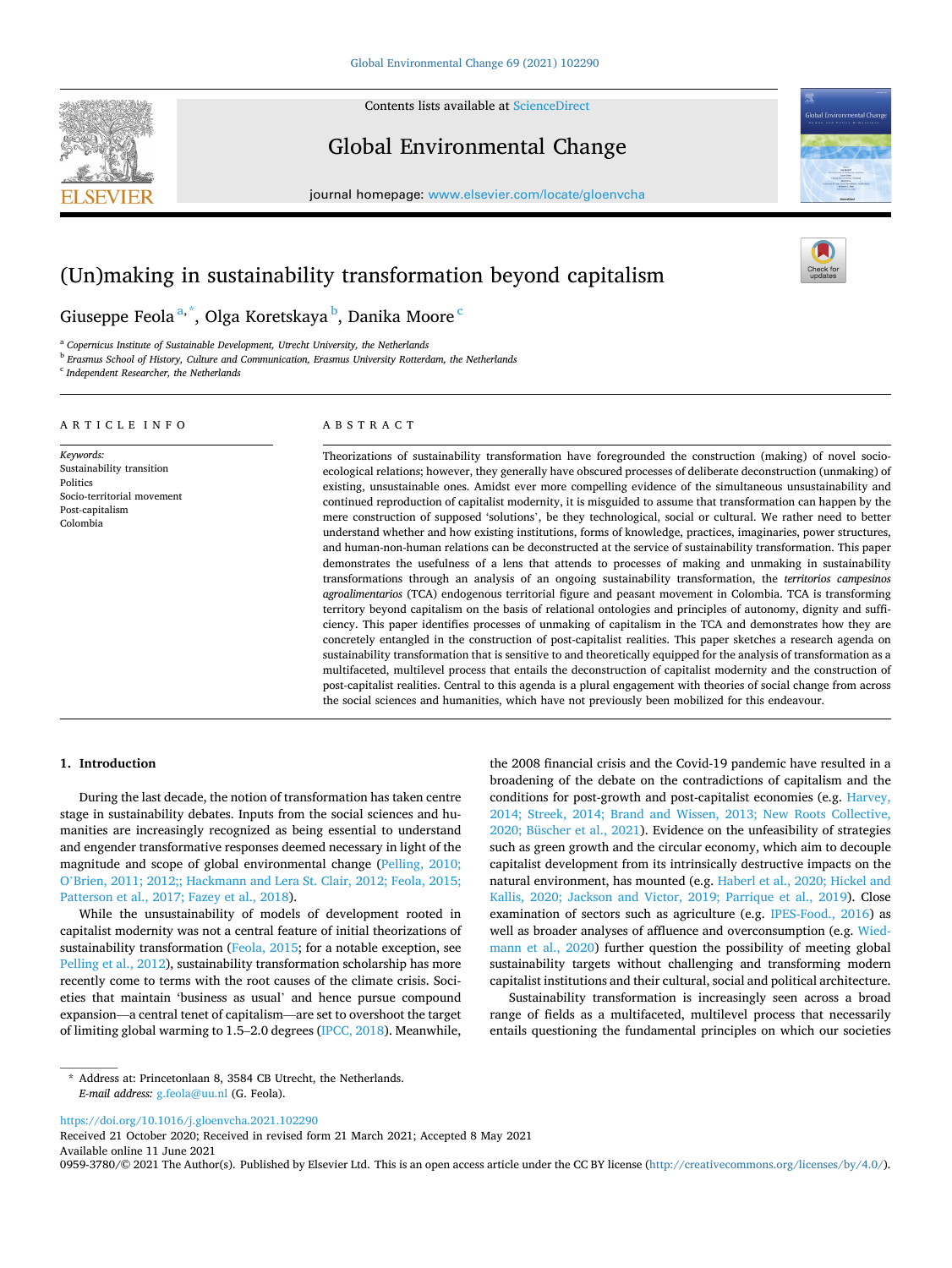are based: the 'physical deep structures of civilization', as well as 'established patterns of life and work and […] benefits and burdens' ([Jasanoff and Kim, 2013: 189](#page-11-0)). Critical, autonomous and postdevelopment scholarship in geography (e.g. [Escobar, 2015; Chatter](#page-10-0)[ton, 2016; Demaria et al., 2019; Schmid, 2019; Schmid and Smith, 2020\)](#page-10-0) and political ecology (e.g. [Brand, 2016](#page-10-0)) as well as some sustainability transition approaches focussing on long-term development cycles (e.g. [Kemp et al., 2018; Kanger and Schot, 2019](#page-11-0); also see [Feola, 2020\)](#page-10-0) and earth system governance debates (e.g. Albert, 2020; Lövbrand et al., [2020\)](#page-10-0) have enriched the conceptualization of sustainability transformation, particularly by bringing together critiques and conceptions of global environmental change, capitalism, industrial modernity, and sustainability transformation. For example, leading human geographer Leslie Head has contended, 'It is widely recognized that we need to shift some very big cultural frames—the importance of economic growth, the dominance of fossil fuel capitalism, the hope of modernity as unending progress—to deal adequately with the climate change challenge' [\(Head,](#page-10-0)  [2019:](#page-10-0) ix). Similarly, environment and development scholar Harold Wilhite has argued that 'deep reductions in energy use and carbon emissions will not be possible within political economies that are driven by the capitalist imperatives of growth, commodification and individualization' (2016). This position has been echoed by researchers in the field of sustainability transitions; according to Kemp and colleagues, the sustainability literature indicates 'the need for systemic change, not only in socio-technical systems, but also in the system of capitalism and the process of marketisation, which has been the dominant force of transformation in the last two centuries, together with emancipation and democratization' ([Kemp et al., 2018:71\)](#page-11-0).

In this paper, we maintain that connecting the above mentioned theorizations of sustainability transformation and debates on contradictions of capitalism and the conditions for post-growth and postcapitalist economies provides a fruitful and as yet not fully explored ground to conceptualize sustainability transformation. An especially relevant perspective has been advanced by scholars who argue that sustainability transformation entails the deconstruction of and liberation from capitalist imaginaries of endless economic growth (e.g. [Latouche, 2010\)](#page-11-0) or the 'breaking' of capitalist habits [\(Wilhite, 2016](#page-11-0)). This research suggests that sustainability transformation might not come about through the mere *addition* of supposed 'solutions', values or social imperatives (e.g. [Leff, 2010](#page-11-0)), but rather by *subtracting* problematic existing institutions, forms of knowledge, practices, imaginaries, power structures, and human-non-human relations in the first place.

A recent approach proposed by [Feola \(2019\)](#page-10-0) similarly rejects the assumptions of 'automatic' displacement of extant socio-economic regimes as a *consequence* of the addition of socially, technically, or culturally innovative 'solutions'. Rather, this framework proposes that actually existing prefigurative and propositional initiatives entail an element of 'unmaking' modern capitalist configurations in order to 'make space' for alternative, post-capitalist realities. Unmaking is referred to as 'a diverse range of interconnected and multilevel (individual, social, socioecological) processes that are deliberately activated in order to 'make space' (temporally, spatially, materially, and/or symbolically) for radical alternatives that are incompatible with dominant modern capitalist configurations' [\(Feola 2019: 979\)](#page-10-0).

Building on the above framework, in this paper, we call for a research agenda on sustainability transformation that is sensitive to and theoretically equipped for the analysis of transformation as a multifaceted, multilevel process that entails the deconstruction of capitalist modernity or elements thereof, as well as the construction of post-capitalist realities. We demonstrate the usefulness of a lens that attends to processes of making and unmaking in sustainability transformations by applying it to the analysis of an ongoing sustainability transformation. We are guided by the following research question: How are processes of unmaking of capitalist modernity and making of post-capitalist realities entangled in sustainability transformation?

Territorio Campesino Agroalimentario del Norte de Nariño y Sur del Cauca, one of a growing number of *territorios campesinos agroalimentarios*  (TCA; agro-food farming territories) that have emerged as a Colombian peasant movement that is seeking to realize societal transformation beyond capitalism at territorial level. We introduce an inventory of theories and concepts of deconstruction, rupture and disarticulation drawn from across the social sciences and apply it to identify processes of unmaking of capitalist modernity within a *territorio campesino agroalimentario.* We describe their diversity in a manner that extends beyond siloed paradigms or disciplines and show how they concretely interplay with the construction (making) of post-capitalist realities. We disentangle processes of deconstruction (unmaking) and construction (making) as two sets of complementary and reinforcing but nonetheless distinct processes. In doing so, we show how processes of unmaking are generative in that they interrupt the routines, structures and relations that impede the constitution of post-capitalist realities.

## **2. Theoretical context: Unmaking and making in sustainability transformation**

## *2.1. Knowledge gaps and theoretical shortcomings*

Theories of sustainability transformation have generally suffered from an 'innovation bias' in the sense that they have overly emphasized the emergence of novelty and undertheorized the deconstruction and disarticulation of existing socioecological configurations. Research on prefigurative social movements has tended to emphasize the 'construction of the future in the present', the 'viral' diffusion of grassroots prefiguration, and the disruptive effect of such prefiguration on the status quo (e.g. [Maeckelbergh, 2011; Monticelli, 2018](#page-11-0)).

Similarly, socio-technical and sustainability transition studies have long assumed that the disruption of the dominant socio-technical regime is an automatic effect of innovation and have therefore largely undertheorized the former aspect of socio-technical change ([Shove and](#page-11-0)  [Walker, 2007](#page-11-0)). [Shove \(2012\)](#page-11-0) lamented that although the emergence of innovations often implies the disappearance of older socio-technical arrangements, the details of such declines and supersessions rarely receive adequate attention. Along similar lines, Davidson more recently noted the persistence of innovation bias, which in her view can be explained because innovation 'is far more politically palatable after all, because it does not threaten any vested interests in the current regime. Innovations are also new and exciting; the stuff that wins awards, launches careers and stimulates stock markets' [\(Davidson, 2019:255\)](#page-10-0).

Theorizations of sustainability transformation in the field of socialecological systems (SES) studies have suffered from a similar limitation. Bringing forward complexity and systems dynamism, frameworks for understanding social-ecological transformations have dedicated considerable attention to social innovations and the emergence of new ways of thinking, doing and organizing [\(Park et al., 2012; Moore et al.,](#page-11-0)  [2014; Olsson et al., 2014; Haxeltine et al., 2017](#page-11-0)). Considerations of disruption have been limited to a pre-transformation phase, whereby disruption is usually regarded as an effect of external events such as an ecological crisis rather than a result of deliberate action.

Researchers in both of the above-mentioned fields have more recently studied processes of destabilization and disruption. In the field of sustainability transitions, the notion of destabilization—i.e. 'the process of weakening reproduction of core [socio-technical] regime elements' such as routines, technical capabilities, strategic orientations, and mindsets ([Turnheim and Geels, 2012, p. 35\)](#page-11-0)—challenges the assumption that this process is an inevitable by-product of the emergence of innovation. Rather, the notion of destabilization conceptualizes the 'unlocking' of existing socio-technical regimes as a condition for innovation [\(Turnheim and Geels, 2012, 2013\)](#page-11-0). Another emerging notion of disruption in this field is that of exnovation: 'a conscious decision to phase out technology or practice, to decommission it, and to withdraw the corresponding resources and use them for other purposes'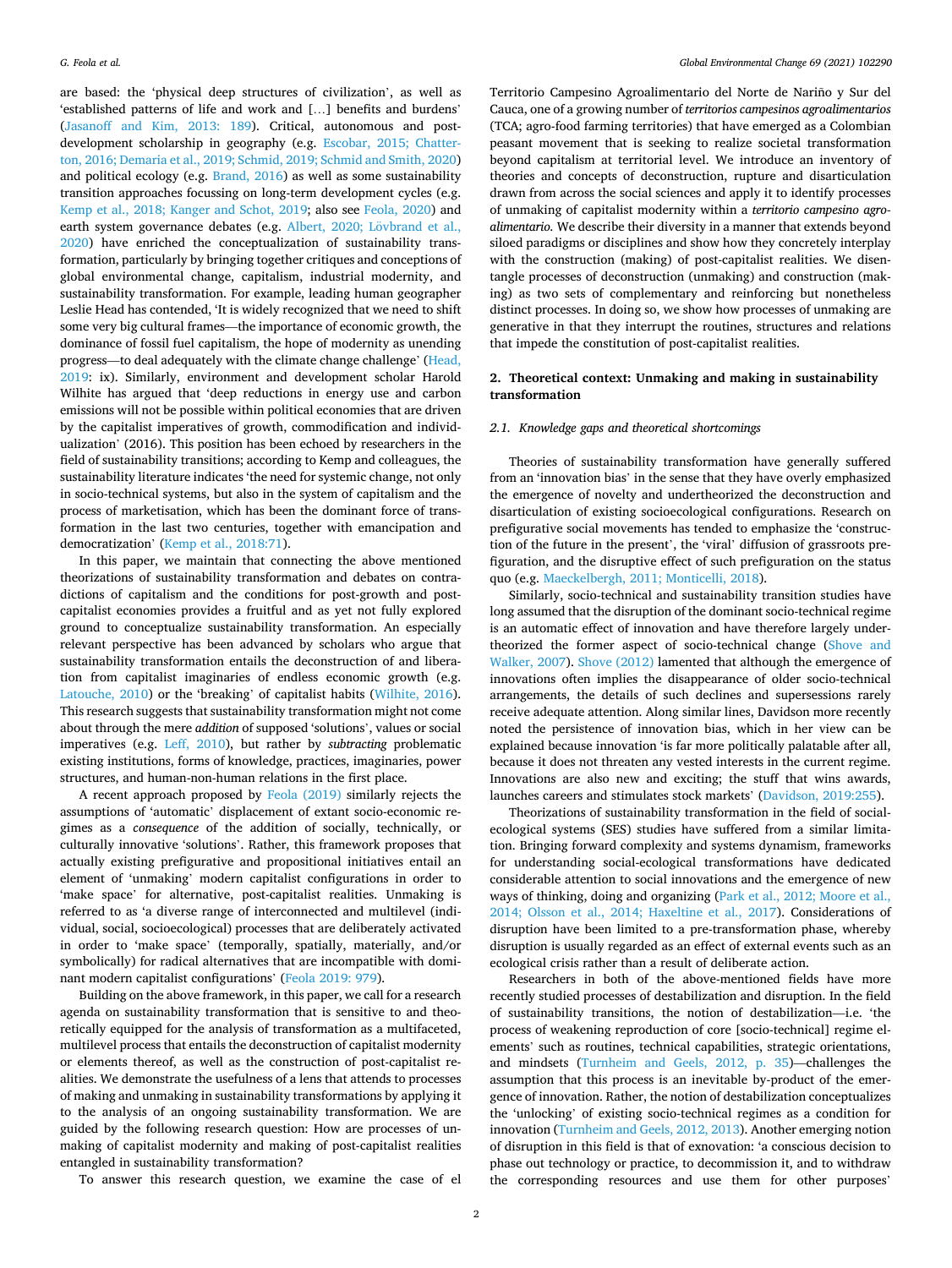([Kimberly, 1981:91](#page-11-0)). Exnovation includes the deliberate termination of existing (infra)structures and products to pursue ideological, economic, ecological or other objectives which are perceived as desirable [\(Heyen](#page-10-0)  [et al., 2017\)](#page-10-0). The notion of exnovation, which has so far mostly been applied to specific technologies in the energy sector, rests on the assumption that innovations alone often prove insufficient for replacing established unsustainable infrastructures [\(David, 2018; Davidson,](#page-10-0)  [2019\)](#page-10-0). Similarly, a recently proposed framework of socio-ecological transformations in SES studies acknowledges the importance of challenging incumbent paradigms on the micro, meso and macro social levels in order to contribute to a parallel process of change facilitation. Within this framework, [Sievers-Glotzbach and Tschersich \(2019:6\)](#page-11-0)  explicitly identified the need to challenge crucial capitalist modern paradigms such as 'materialistic culture and growth', the 'control and autonomy of humans over nature' and 'expert knowledge and specialization' in order to pursue socio-ecological transformation.

However, although these theories of destabilization, exnovation and disruption are useful in unpacking some aspects of the entanglement of unmaking and making in sustainability transformations, they hardly offer conceptual tools to examine sustainability transformation in terms of transformation of and *beyond* capitalist modernity. Indeed, capitalism has by and large been taken for granted in dominant theories of sustainability transitions [\(Feola, 2020; Newell, 2020\)](#page-10-0), which has limited the scope for imagining alternative futures, policy options and strategies for transformative change. Furthermore, theorizations of sustainability transformation have often given scarce consideration to normative and ontological pluralism, which has contributed to the rigidity of depoliticized techno-centric responses to global environmental change and undermined the transformative co-production of political economies, cultures, societies, and biophysical relations ([Nightingale et al.,](#page-11-0)  [2019; Pelling et al., 2012; Stirling, 2011; Turnhout et al., 2020](#page-11-0)). The contributions of subaltern and indigenous scholars on alternative knowledge systems, resistance to capitalism and social transformations (e.g., [Nelson, 2008](#page-11-0)) have rarely been acknowledged in these debates ([Latulippe and Klenk, 2020; Turnhout et al., 2020\)](#page-11-0).

In turn, social, political or economic actors with vested interests in the status quo have often co-opted and consequently deplenished the term 'transformation' of its progressive meaning, as can be observed in instances of 'greenwashing' operated by some actors in the business sector [\(Blythe et al., 2018;](#page-10-0) [Pelling et al., 2012\)](#page-11-0). In this respect, one significant limitation has been a lack of attention to power relations and the politics of sustainability transformations: as transformation becomes an ubiquitous policy imperative—albeit only nominally, such scant consideration of power and politics has reduced the space for other political strategies to face global environmental change, including the potential of resistance and conflict to initiate the early stages of a transformative process ([Eriksen et al., 2015; Manuel-Navarrete and](#page-10-0)  [Pelling, 2015; Patterson et al., 2017; Blythe et al., 2018; Nightingale](#page-10-0)  [et al., 2019;](#page-10-0) [Pelling et al., 2012](#page-11-0)).

In contrast to sustainability transition and SES studies, autonomous and anarchist geographies, degrowth, and community economies studies have deeply engaged with post-capitalist futures (e.g. [Graeber,](#page-10-0)  [2004; Gibson-Graham, 2006; Holloway, 2010; Chatterton, 2016; White](#page-10-0)  [and Williams, 2012; Demaria et al., 2019; Schmid, 2019; Schmid and](#page-10-0)  [Smith, 2020\)](#page-10-0). Autonomous spaces 'where people desire to constitute non-capitalist, egalitarian and solidaristic forms of political, social and economic organization' [\(Pickerill and Chatterton, 2006:730](#page-11-0)) exist against (in opposition to) and beyond (as a prefiguration of alternative futures to) modern capitalist socioecological relations [\(Holloway, 2010;](#page-10-0)  [Chatterton and Pickerill, 2010; Chatterton, 2016](#page-10-0)). Given the

pervasiveness of capitalism, ways of living otherwise also necessarily exist within the dominant (albeit not monolithic) system that they seek to overcome [\(Gibson-Graham, 2006; Wright, 2013\)](#page-10-0). Thus, the emergence and consolidation of autonomous spaces entails both destruction and construction, resistance and experimentation, refusal and proposition. This tension between the making of post-capitalist realities and the unmaking of capitalist ones underscores the critical function of the latter in the non-binary, nuanced in-against-and-beyond character of existing attempts to realize and prefigure sustainability transformation.

However, by and large, this literature has combined thick descriptions of single case studies and weak theory [\(Gibson-Graham,](#page-10-0)  [2014\)](#page-10-0), which has been pivotal for producing a performative rethinking of the economy but also has hindered more structured theoretical generalizations of transformation processes, specifically with regard to the entanglement between unmaking and making of concern in this paper. Sustainability transformation scholars have repeatedly called for a more in-depth engagement with theories of social change (e.g. [Feola, 2015;](#page-10-0)  [Fazey et al., 2018](#page-10-0)) and lamented the inability of existing research and research frameworks to integrate different ontologies about the nature of social and socioecological change (e.g. [Sunderlin, 1995; Geels, 2010](#page-11-0)). Despite attempts to combine, for example, the personal, political and practical dimensions of transformation (O'[Brien, 2018](#page-11-0)), research on transformation has too often struggled to capture and comprehend the widely diverse forms and arenas of struggle for transformation and their productive interconnections. Thus, sustainability transformation scholars have also critiqued the lack of frameworks that can support a multi-level analysis of sustainability transformation. For example, the frameworks used in sustainability transition and SES research do not lend themselves to supporting the analysis of micro and individual level processes, whereas those used in research on post-capitalism and autonomous spaces place individual, micro- and meso levels in focus but are less sharp on macro-level processes. [Sievers-Glotzbach and Tscher](#page-11-0)sich'[s \(2019\)](#page-11-0) framework might be a possible exception to this norm; however, the applicability and added value of this framework remains to be proven in empirical research.

In summary, the scholarship on sustainability transformation is rich and diverse; however, theorizations of processes of sustainability transformation—how such transformations come about, how they unfold, and how they achieve desired outcomes or fail to do so—suffer from important gaps and theoretical shortcomings that have narrowing and siloing effects on our perspective on the entanglement of processes of construction (making) and deconstruction (unmaking) in sustainability transformation.

## *2.2. A perspective on the unmaking of capitalist modernity in sustainability transformation*

In response to the above shortcomings, the following perspective expands on [Feola \(2019\)](#page-10-0) by introducing an inventory of theories and concepts of deconstruction, rupture and disarticulation drawn from across the social sciences ([Table 1\)](#page-3-0). This perspective contrasts with theories of sustainability transformation that foreground 'windows of opportunity' or the capacity for innovative 'solutions' to outcompete or disrupt established socioecological configurations [\(Feola, 2019\)](#page-10-0). Consistently with Feola's proposal, which draws attention to the deliberate unmaking of socioecological configurations, these theoretical tools conceptualize processes of deconstruction, rupture and disarticulation as *conditions for* rather than *consequences of* social and transformation, and they can be used to inform thinking about the role of unmaking of modern capitalist relations in sustainability transformation beyond capitalism.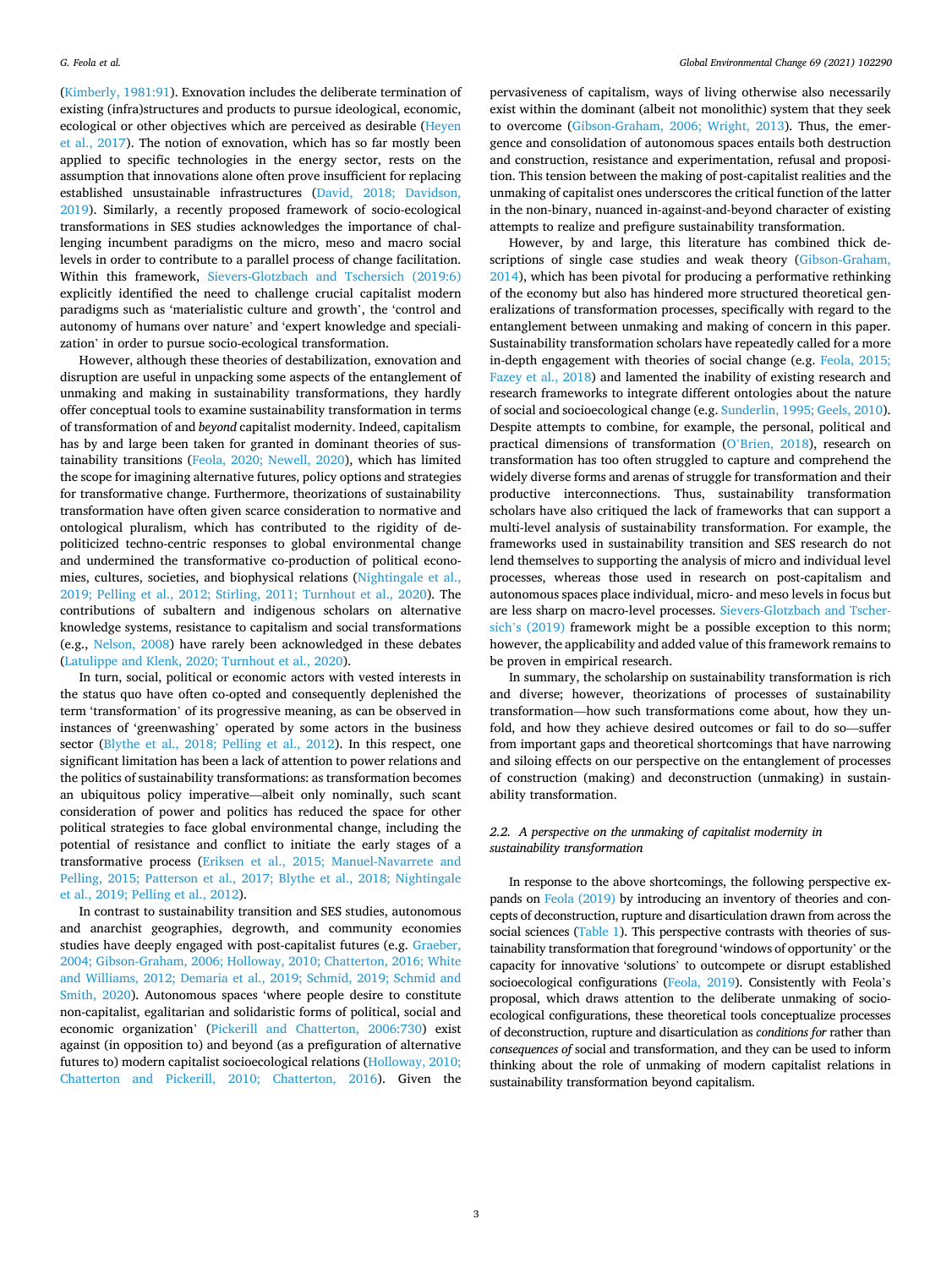## <span id="page-3-0"></span>**Table 1**

Theories and concepts and their significance for the disentanglement of processes of unmaking of capitalist modernity and the making of post-capitalist realities (elaboration based on [Feola, 2019,](#page-10-0) and [Feola and](#page-10-0) [Koretskaya, unpublished document](#page-10-0)).  $\overline{\phantom{0}}$ 

| Theory/concept (field)                                                       | Selected references                        | Core idea                                                                                                                                                                                                                                                                               | Level at which it<br>occurs               | Significance for the unmaking of capitalist<br>modernity*                                                                                                                                                                                                                                                                            | Significance for the making of post-capitalist<br>realities*                                                                                                                                                                                                             |
|------------------------------------------------------------------------------|--------------------------------------------|-----------------------------------------------------------------------------------------------------------------------------------------------------------------------------------------------------------------------------------------------------------------------------------------|-------------------------------------------|--------------------------------------------------------------------------------------------------------------------------------------------------------------------------------------------------------------------------------------------------------------------------------------------------------------------------------------|--------------------------------------------------------------------------------------------------------------------------------------------------------------------------------------------------------------------------------------------------------------------------|
| Destabilization<br>(Sustainability<br>transitions)                           | <b>Turnheim and Geels</b><br>(2013)        | The 'process of weakening reproduction of core<br>[socio-technical] regime elements' such as routines,<br>technical capabilities, strategic orientation, and<br>mindsets (Turnheim and Geels, 2012, p. 35)                                                                              | Macro (societal)                          | Weakens the reproduction of core elements of<br>capitalist socio-technical regimes (e.g. technical<br>capabilities for the increasing exploitation of human<br>and non-human life, strategic orientation towards<br>efficiency).                                                                                                     | Allows cultural, technical and strategic diversification<br>and experimentation (e.g. as related to modes of<br>exchange outside of the market, responsible<br>technologies or strategic orientation towards<br>sufficiency).                                            |
| Exnovation(Sustainability Davidson (2019)<br>transitions)                    |                                            | A 'conscious decision to phase out technology or<br>practice, to decommission it, and to withdraw the<br>corresponding resources and use them for other<br>purposes' (Kimberly 1981, p. 91)                                                                                             | Macro (societal)                          | Abandons, purposively terminates, de-funds, de-<br>routinizes and/or de-institutionalizes socially and<br>environmentally destructive/exploitative<br>technologies, and the production and consumption<br>practices with which they are bound.                                                                                       | Allows political and financial capital to be invested in<br>alternative technologies (e.g. low-tech, frugal<br>technologies) and related practices, value systems (e.<br>g. oriented towards care), and more horizontal power<br>structures.                             |
| Unlearning(Organization<br>studies)                                          | Fiol and O'Connor<br>(2017a, 2017b)        | Consciously not thinking or acting in 'old' ways<br>(Stenvall et al., 2018)                                                                                                                                                                                                             | Micro (individual),<br>meso (collectives) | Abandons, rejects, discards from use, gives up,<br>abstains from retrieving, questions taken-for-granted<br>values, norms, beliefs (e.g. the idea of progress as<br>endless accumulation and expansion), and operations<br>and behaviour (e.g. over-production and<br>-consumption).                                                 | Enables learning new cultural significations and<br>routines (e.g. voluntary simplicity) and emotional re-<br>attachment (e.g. with nature).                                                                                                                             |
| Sacrifice(Political<br>ecology)                                              | <b>Maniates and Meyer</b><br>(2010)        | Giving up something (now) for something of higher Micro (individual),<br>value (to be obtained now or in the future).                                                                                                                                                                   | meso (collectives)                        | Entails voluntary reduction of consumption<br>(voluntary simplicity).                                                                                                                                                                                                                                                                | Enables time and space for developing new cultural<br>significations and practices, e.g. as related to non-<br>utilitarian, non-market-based engagements with the<br>self, others, and the biophysical environment.                                                      |
| Crack capitalism(Social<br>movement studies and<br>atonomous<br>geographies) | Holloway (2010)                            | A refusal to perpetuate capitalist practices and<br>organizational structures through its commitment<br>to value, money, profit.                                                                                                                                                        | Micro (individual),<br>meso (collectives) | Entails the refusal to reproduce capitalist relations (e.<br>g. labour, value). Rejects rigid classifications and<br>totalizing abstractions (value, labour) as expressions<br>of modern rationalism and capitalist form of<br>domination.                                                                                           | Enables autonomy to enact forms of doing and<br>organizing based on non-monetary values, self-<br>determination, horizontal relations, and principles of<br>cooperation and recognition.                                                                                 |
| Everyday resistance<br>(Peasant and<br>development studies)                  | Scott (1986)                               | Everyday resistance refers to quiet, dispersed,<br>disguised, or otherwise seemingly invisible acts of<br>opposition, struggle or refusal to cooperate with<br>abusive powers.                                                                                                          | Micro (individual),<br>meso (collectives) | Questions, opposes and objects to abusive or<br>oppressive power relations. Refuses to cooperate with<br>or submit to oppressive behaviour and control (e.g. as<br>it relates to the appropriation and exploitation of<br>cheap nature and labour).                                                                                  | Enables autonomy and sense of dignity.                                                                                                                                                                                                                                   |
| Resistance(Social<br>movement and political (2004)<br>studies)               | Hollander and Einwohner                    | Resistance refers to varying forms of overt (visible) Meso (collectives),<br>intentional actions of opposition, which are<br>recognized by the targets of such opposition.                                                                                                              | macro (societal)                          | Questions, opposes and objects to abusive or<br>oppressive power relations. Actively dismantles<br>material and symbolic infrastructures of capitalist<br>exploitation of human or non-human life; contests<br>and prevents the physical or symbolic presence of<br>organizations imposing capitalist institutions and<br>relations. | Defends spaces of diversity and autonomy. Reinforces<br>alternative subjectivities through collective action.                                                                                                                                                            |
| Refusal(Decolonial/<br>indigenous and cultural Simpson (2016)<br>studies)    | McGranahan (2016)                          | Refusal is the rejection or negation of an imposed<br>and taken-for-granted definition of a situation,<br>subjectivity and/or social relation.                                                                                                                                          | Micro (individual),<br>meso (collectives) | Abstains from, stops, and/or breaks exploitative and/<br>or alienating relations (e.g. labour relations). Rejects<br>(taken for granted) consent to, e.g. definitions of<br>progress as endless accumulation or consumption as<br>only political space.                                                                              | Affirms freedom to redefine subjectivities, problem<br>definitions, histories; thereby provides alternative<br>basis for social recognition, empowerment and<br>reconfiguration of social relations on the ground of, e.<br>g., principles of care, democracy, autonomy. |
| Delinking(Decolonial and Mignolo (2007)<br>cultural studies)                 | Wanzer-Serrano (2015)<br>$x = 1$ (0.01.02) | De-linking from the colonial rhetoric of modernity, Meso (collectives),<br>which must be conceived as simultaneously<br>capitalist, and denouncing the pretended<br>universality of a Western and European episteme in<br>which capital accumulated as a consequence of<br>colonialism. | macro (societal)                          | Uncovers hidden assumptions, rejects/resists claims<br>to epistemic privilege and universality of Western<br>thought.Disengages from the logic and rhetoric of<br>modernity and capitalism.                                                                                                                                          | Allows claiming and relinking with diverse (e.g.<br>relational) logics and types of knowledge (e.g. non-<br>scientific) and a redefinition of subjectivities,<br>citizenship, democracy, human rights, human and<br>non-human nature, economic relations.                |

[Latouche \(2010\)](#page-11-0)

(*continued on next page*)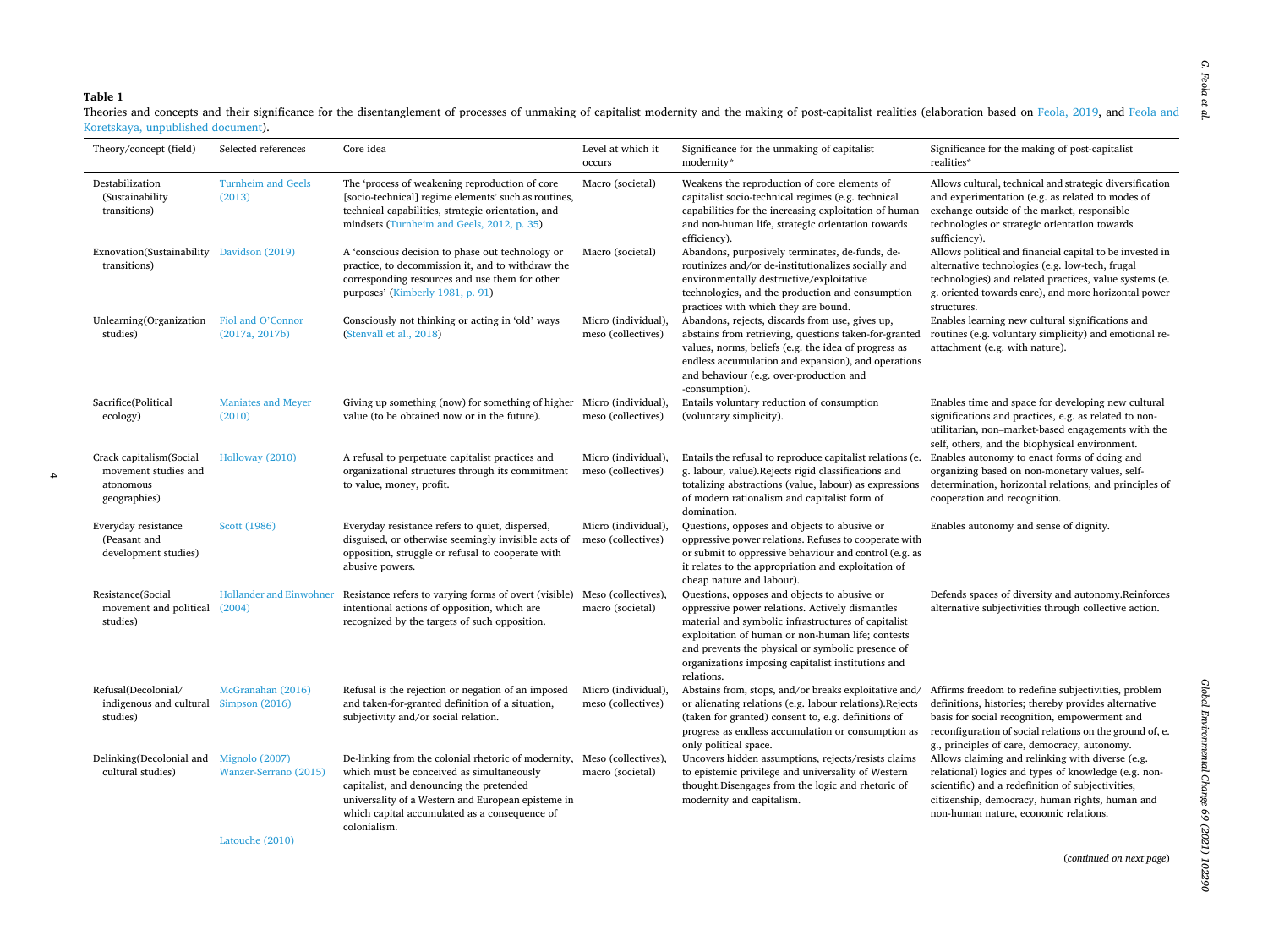|                     | Significance for the making of post-capitalist<br>realities* | imaginaries (e.g. alternatives to development).<br>Enables the autonomous determination of new                                                                                                                                                                                                                                                       |                                                                                                                                                                                                                                                                                                                                                                                                                      | * We would have attacking of the thomas ond comes to the thorse illustrated the individual individual the model of the model in the model of the model in the control the control the control the control the control of the m |
|---------------------|--------------------------------------------------------------|------------------------------------------------------------------------------------------------------------------------------------------------------------------------------------------------------------------------------------------------------------------------------------------------------------------------------------------------------|----------------------------------------------------------------------------------------------------------------------------------------------------------------------------------------------------------------------------------------------------------------------------------------------------------------------------------------------------------------------------------------------------------------------|--------------------------------------------------------------------------------------------------------------------------------------------------------------------------------------------------------------------------------|
|                     | Significance for the unmaking of capitalist<br>modernity*    | economicism and the imperative of endless economic<br>technologies, or the limitation of space allotted for<br>ideology of development, e.g. as in the abstention<br>advertisement.Cognitively subverts and critiques<br>Micro (individual), Refuses complicity and collaboration with the<br>from the use of environmentally destructive<br>growth. | Ruptures, de-automatizes, dis-habituates automized Allows critical awareness, emotional re-attachment,<br>perception, e.g. as related to cultural constructions of and establishment of new cultural meanings.<br>value and worth. Emotional detachment and critical<br>reflection. Disrupts common sense, e.g. as related to<br>taken-for-granted production-consumption routines<br>and utilitarian value systems. |                                                                                                                                                                                                                                |
|                     | Level at which it<br>occurs                                  | meso (collectives),<br>macro (societal)                                                                                                                                                                                                                                                                                                              | Micro (individual)                                                                                                                                                                                                                                                                                                                                                                                                   |                                                                                                                                                                                                                                |
|                     | Core idea                                                    | foundational imaginary significations of modern<br>A radical and profound cultural change of the<br>capitalist societies.                                                                                                                                                                                                                            | automized perception' (Shklovsky, 1925, p.6).<br>The 'removal of an object from the sphere of                                                                                                                                                                                                                                                                                                                        |                                                                                                                                                                                                                                |
|                     | Selected references                                          |                                                                                                                                                                                                                                                                                                                                                      | Shklovsky (1925)                                                                                                                                                                                                                                                                                                                                                                                                     |                                                                                                                                                                                                                                |
| Table 1 (continued) | Theory/concept (field)                                       | imaginary(Degrowth)<br>Decolonization of the                                                                                                                                                                                                                                                                                                         | (Decolonial and cultural Vaught (2012)<br>Defamiliarization<br>studies)                                                                                                                                                                                                                                                                                                                                              |                                                                                                                                                                                                                                |

*G. Feola et al.* 

\* We provide here an interpretation (stretching) of the theories and concepts to illustrate their applicability to and significance for the study of the unmaking of capitalist modernity and the making of post-capitalist making or post-capitalist дe and rnity ┋ ot capitalist unmaking Ξ ä ÌД 'nе ĕ мұнштанс  $_{\rm Hd}$  $\overline{a}$ аррисарицу Inerr  $_{\rm{mustate}}$ ë concepts and theories realities. The examples are illustrative and not comprehensive. realities. The examples are illustrative and not comprehensive. provide here an interpretation (stretching) or the e<br>S

*Global Environmental Change 69 (2021) 102290*

This inventory is consistent with an understanding of unmaking as a combination of situated processes, whereby acts of unmaking are not end points but rather means inscribed in the performance of historically and spatially situated individual, social and socioecological transformation [\(Feola, 2019\)](#page-10-0). Processes of unmaking involve both symbolic and material deconstruction and often entail contradictory personal experiences, which open up spaces for different ways of being that are enabled by the rejection of modern capitalist rationalist and utilitarian subjectivities but which might involve compromises, negotiations, setbacks, and dilemmas ([Feola, 2019](#page-10-0)). Unmaking can occur through public actions (e.g. civil disobedience, protests) and disruptive public discourse but are more often private or even covert, and hence less prone to co-optation by states and markets ([Feola, 2019](#page-10-0)). Unmaking is also generative; it interrupts the reproduction of capitalism, thereby opening possibilities otherwise out of reach, and it entails the withdrawing of support from a dominant system in favour of alternative ethical allegiances [\(Feola, 2019](#page-10-0)).

The utility of these concepts is illustrated using the case study of a *territorio campesino agroalimentario*. We adopt an interdisciplinary approach to explore the potential of our framework to inform the analysis of processes of unmaking as conditional components of sustainability transformation beyond capitalism. In doing so, we stretch these theories beyond their conventional application, which has not necessarily been to questions of sustainability or post-capitalist transformation. We show their applicability to and significance for the study of the unmaking of capitalist modernity and the making of postcapitalist realities. In concrete cases of sustainability transformation such as that studied in this paper, none of these existing theoretical perspectives in isolation can explain the unmaking of capitalist modernity because different forms of unmaking may be at play and interact with others at multiple levels (from the individual to the socioecological) in distinct cases of sustainability transformation. Thus, the interdisciplinary application of these theories and concepts shatters the paradigmatic and disciplinary silos that have reproduced the fragmentation of this scholarship. Furthermore, the inventory does not aim to offer an integrated theory of unmaking, but rather is designed to direct attention in research on sustainability transformations to important processes that may otherwise be overlooked within present frameworks. This framework may be subject to further refinement and extension on the basis of future research.

# **3. Materials and methods**

To demonstrate the usefulness of a lens that attends to processes of making and unmaking in sustainability transformations, we draw on the case study of the *Territorio Campesino Agroalimentario del Macizo del Norte de Nariño y Sur del Cauca* (henceforth, TCA Nariño and Cauca). Data on this case study was collected through both desk research and during fieldwork conducted between February and April 2019. We adopted a mixed methods approach consisting of the analysis of written and visual documents (see electronic supplementary material) produced by peasant organizations and six semi-structured interviews conducted by one of the authors (Moore) with peasant leaders and experts on peasant movements in Colombia. Interviewees' identities are kept anonymous in this paper. In addition, in April 2019 Moore attended the *Foro Sobre Derechos Campesinos*, a four-day long meeting where representatives from around the country gathered to discuss peasant rights and the future of the Colombian agrarian movement in light of the publication of the United Nations' Peasant Rights Declaration (2018). The *Foro Sobre Derechos Campesinos* was supported by multiple research, peasant and non-governmental organizations and hosted by the Universidad Nacional de Colombia in Bogotá. Notes were taken throughout the conference and several speeches and discussions were recorded and transcribed, as were all visual documents used in this study. Our approach to data collection assumed that TCA Nariño and Cauca can only be understood through the forms of seeing and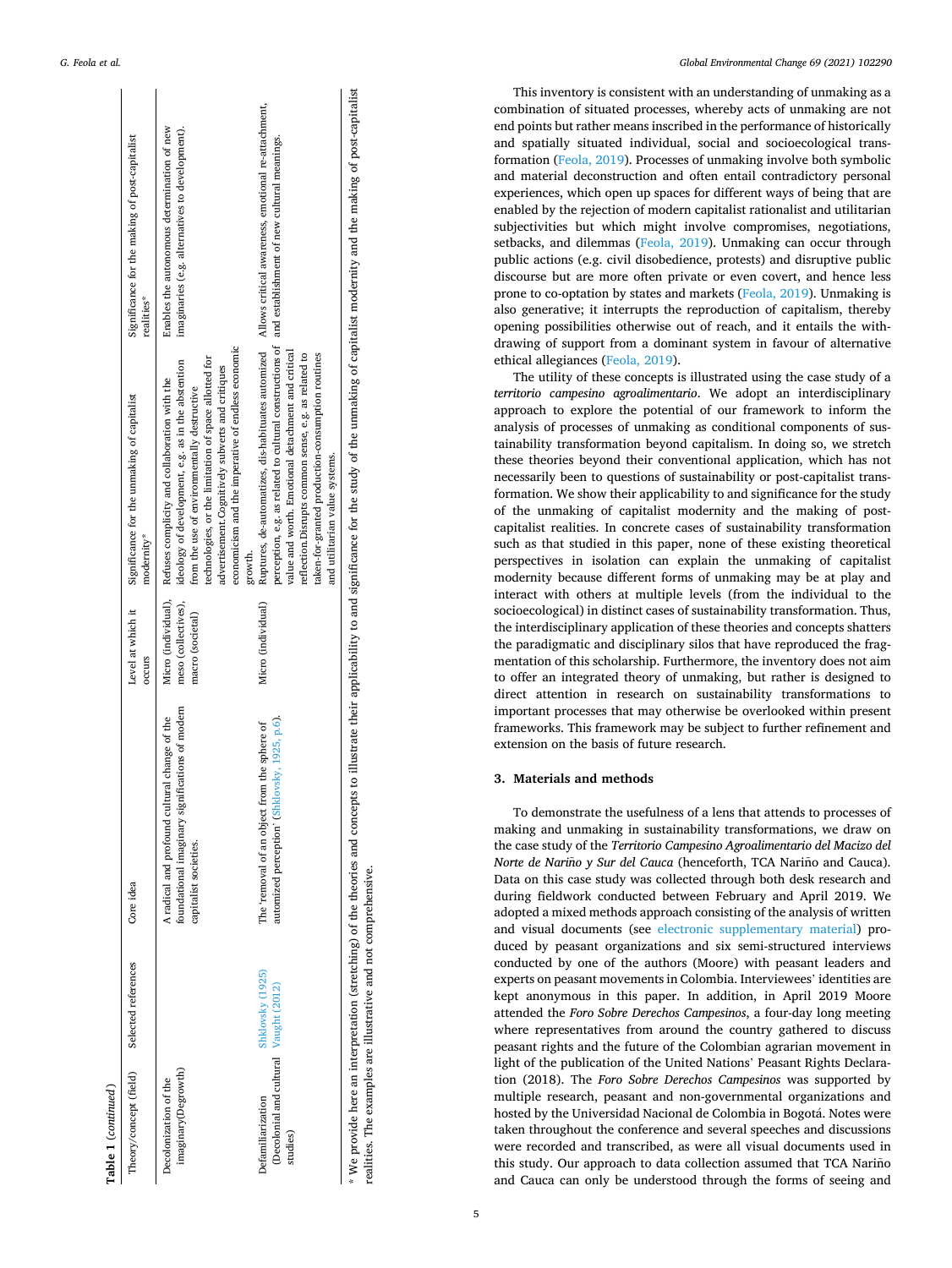naming the world of those who construct it: that it is only through the worldview of the peasants themselves that one can understand the strategies and visions they are using to push forward their own form of development (Iguarán, 2018).

Our data analysis approach involved an initial phase of characterization of the sustainability transformation beyond capitalism in which TCA Nariño and Cauca is engaged, which includes the construction of autonomous institutions [\(Fig. 1](#page-7-0)). We then reconstructed the history of TCA Nariño and Cauca, which we interrogated through the abovediscussed making/unmaking lens [\(Table 1\)](#page-3-0). Throughout this process, the empirical material was analysed through thematic and discourse analysis [\(Hajer, 1995\)](#page-10-0), which was informed by [de Souza Santos](#page-10-0)'s (2014) approach to counterhegemonic grammars and [Fals Borda \(2010\)](#page-10-0)  perspective on popular knowledge.

## **4. Case study: Territorio campesino Agroalimentario del Macizo del norte de Narino** ˜ **y sur del Cauca**

# *4.1. Background: Peasant struggles and the emergence of re-constitutive processes*

*Territorios campesinos agroalimentarios* (TCA) have emerged as territorialized associations of peasants seeking to create alternative forms of agricultural production, non-alienated labour and relations to nature. This form of association has taken shape within recent peasant, indigenous and afro-descendant joint mobilizations that struggle against marginalization, lack of access to land, and the degradation of vital ecosystems caused by the expansion of agro-industrial, extractive industries and infrastructural megaprojects. Peasant, indigenous and afrodescendant organizations alike see these processes as stemming from a capitalist neoliberal development model which is based on the pillars of extractivism and displacement, as reflected in the Colombian Government's quadrennial *Plan Nacional de Desarrollo* (National Development Plan) (Yie Garzón, [2017; Daza, 2019\)](#page-11-0). These mobilizations have not only contested social exclusion and revendicated political rights and the redistribution of resources but also activated 're-constitutive processes' (Jiménez Martín et al., 2017; also see [Cruz, 2014\)](#page-10-0), i.e. processes of political creativity and social bottom-up prefiguration that

lead to the construction of a societal project that builds on popular democracy, recognizes the multiplicity of territorial governance forms, constructs a social, solidary and diverse economic model, [and] permits to overcome the capital-nature contradiction, among other elements that express a new worldview (Jiménez Martín et al., [2017:316](#page-11-0), authors' translation).

Launched in 2013, the *Cumbre Agraria, Campesina, Etnica y Popular*  (Agrarian, Peasant, Ethnic and Popular Summit) is one of many interconnected and nested social movement platforms such as the *Coordinator Nacional Agrario* (CNA, founded in 1995) and the *Congreso de los Pueblos* (founded in 2010), which bring together social movements at the national level in participatory processes, marches, assemblies and deliberative moments.

As one of the outcomes of these mobilizations, the idea of forming TCAs emerged after the fourth CNA Assembly in 2013 and informed initial attempts to establish them nation-wide. Eager to learn about the experiences of TCA construction, CNA met again for a fifth assembly in February of 2016. The regions of Cauca and Nariño appeared to be more successful than others, and soon became a blueprint for other territories to follow. Encouraged by the positive feedback from the assembly, the peasants of Nariño and Cauca continued their work; local communities from 15 municipalities, encompassing three community meetings in each municipality, various local mayors, and more than 3,000 peasants from the region actively participated in the collective discussion and elaboration of the declaration of TCA (Iguarán, 2018). The first TCA, Territorio Campesino Agroalimentario del Macizo del norte de Nariño y

sur del Cauca was officially declared on 25 November 2016.

### *4.2. Local circumstances*

The construction of TCA Nariño and Cauca was facilitated by a number of place- and time-specific circumstances. First, a pre-existing strong social fabric among peasant communities and organizations, including the *Comité de integración del macizo colombiano*, had been reinforced by collaboration during the national agrarian strike in 2013 (see [Salcedo et al., 2013; Cruz, 2014;](#page-11-0) interview, 18.03.19). Furthermore, peasants in Nariño and Cauca could rely on the traditional collective organization of the *minga*<sup>1</sup>. In December of 2015, the first *Minga por la* Soberania y Armonización was held in Nariño with approximately 600 participants. Four more *mingas* followed, including one in January with more than 1,200 participants. It was at one such *minga* that mayors promised to reject extractive megaprojects and to support the formation of TCA Nariño and Cauca. The aims of other *mingas* were to establish the foundational ideas of the *Plan de Vida Digna, Agua y Dignidad* (more on this below) and construct autonomous governance institutions [\(Yie](#page-11-0)  Garzón, 2017).

Second, local peasant communities and organizations also shared a history of struggle against environmental injustices caused by the capitalist development model. When in 2011 the Canadian company Gran Colombia Gold launched the so-called *Mazamorras* project, which included plans for exploration and extraction of gold over an area of nearly six thousand hectares, peasant communities mobilized to collectively oppose what they considered an intrusion in their territory. Feeling threatened in the absence of the right of prior consultation, many felt they were being denied a say in the exploitation of the local ecosystem on which their livelihoods depended. At the time of the events, the Colombian state granted the right of prior consultation (consulta previa) to indigenous and afro-Colombian but not peasant communities. The mobilization was met by death threats to peasant leaders and an escalation of social mobilization, which culminated in the occupation of two of Gran Colombia Gold's encampments. The local authorities did not initially take a position on the issue; however, the local mayors eventually issued an open letter that asserted their opposition to mining operations in their municipalities based on the grounds that the lands have traditionally been used for agriculture. The strong opposition of local communities and administrations forced Gran Colombia Gold to cease exploration in October 2011 (Muñoz, 2017).

Third, local peasant communities share a deep-rooted cultural identity defined in relation to territory (interview, 18.03.19). Due to this strong connection between land and identity, the idea of a *territorio campesino* (peasant territory), although as yet unformalized, was an old aspiration of local peasants (interview, 24.03.19; Muñoz, 2017). The threat of mining in the region made those cultural connections explicit in collective discussions.

Finally, fourth, the construction of TCA Nariño and Cauca was facilitated by the history of direct action at community level to respond to the national government's neglect in this region. While the state has historically been unable to consistently provide adequate basic social, health and educational services, personal security and rule of law, infrastructure, and technical support to the local communities, peasants have long adopted what Muñoz (2017) has called *de facto* actions: local peasant communities autonomously solving concrete issues through the 'sovereign decision of the *campesinos* and *campesinas*' (Grupo Kavilando, 2017), as endowed with 'the legitimacy that is entitled by being the

<sup>1</sup> A *minga* is a gathering that offers a space over a period of several days for people to consciously discuss and share ideas to work towards solutions to collective problems. Indigenous people first applied this idea to social mobilization, but *mingas* have spread beyond the indigenous community. Today they are used as a collective mode of social organizing with its power coming from the ability to express political action in alliance with others ([Mantilla, 2018\)](#page-11-0).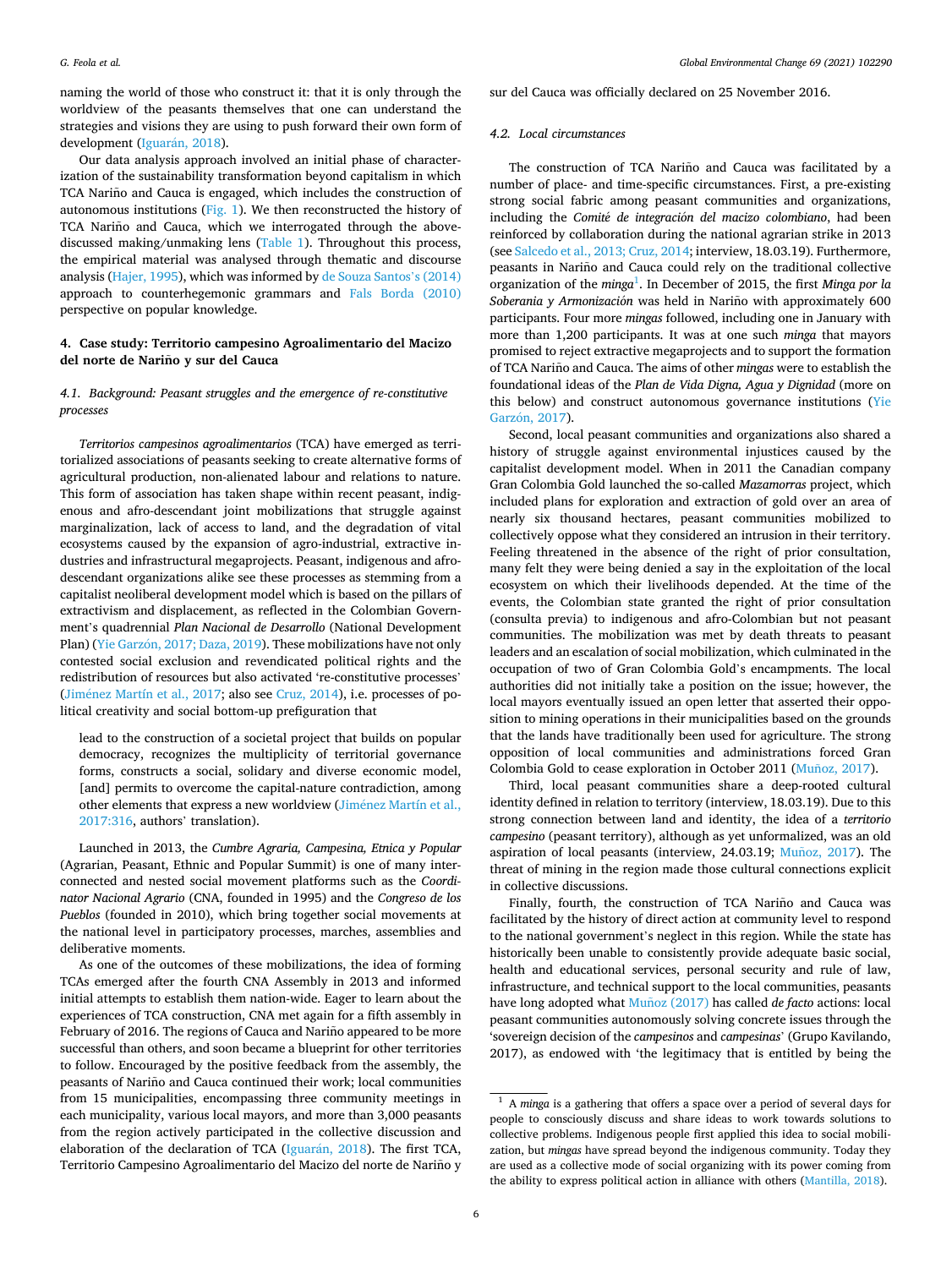people who have historically lived in this territory' (interview, 24.03.19). Nevertheless, *de facto* political action is not merely a 'fallback' option when *de jure* pathways are absent but rather a conscientious parallel strategy. Official TCA documents insist that 'TCAs will be constructed de facto by the communities that inhabit them and their foundation will be found in the legitimacy and strength of its organizational expressions' [\(Coordinador Nacional Agrario \(CNA\), 2015:](#page-10-0) 17). The grassroots approach and idea of 'working with the impossible' are critical characteristics of *de facto* political action. For TCA leaders, thinking about and discussing 'the impossible' constructively expands the limits of the possible, thereby motivating them to conceive of solutions beyond the limits of current legislation (Muñoz, personal communication, 15.03.19). Decisions on *de facto* actions were legitimized through hundreds of regular community meetings leading up to the declaration of the TCA Nariño and Cauca.

## *4.3. Sustainability transformation beyond capitalism in Territorio campesino Agroalimentario*

TCAs are simultaneously a collective vision for an alternative future, a physical geographic area, and a political tool for institutionalization. They are distinguished from other territorial figures such as *zonas de reserva campesina* (peasant reserve areas) by the participation of *campesinos* (peasants) as autonomous agents capable of determining in their own terms how the territory and community will develop (Munoz, [2017\)](#page-11-0).

A TCA is also a discursive space where the peasantry can put forward their visions for a just and dignified future and assert a proud identity that stands against alienation:

The construction of territories connects us directly to the culture of those who inhabit them and this implies that we are dealing with history, socially constructed social relations, with a transformed landscape, with struggles that have already started. To recognize ourselves as peasant men and women is fundamental for the appropriation [of our identity], for our [cultural] differentiation, for making our words express what we are and what we feel [\(Coor](#page-10-0)[dinador Nacional Agrario \(CNA\), 2017,](#page-10-0) authors' translation).

The physical area of a TCA is demarcated by common agreement of the *campesino* communities that inhabit it and have decided to unite and self-organize. A ground rule for this demarcation is that the majority population must be *campesino* and it cannot overlap with land already established under a different territorial arrangement, such as *resguardos*  (reservations, in indigenous communities) or c*onsejos comunitarios*  (community councils, in afro-descendant communities). Furthermore, the TCA's role as a political tool is fulfilled by translating the collective norms, values and visions of the peasantry into concrete institutions to give it legitimacy and power and prefigure an alternative development pathway.

Based on four fundamental principles, namely autonomy, coexistence, participation and profound respect for life and nature (see electronic supplementary material), the construction of peasant territoriality (*territorialidad campesina*) encapsulates the essence of the sustainability transformation pursued by TCAs. Through the construction of territory, a TCA constitutes novel, inclusive and dignifying social and political relations as well as a deeply felt human-nature connection:

We are the water from the mountains, the water from the mountains is in our bodies, because we, our grandparents, great-grandparents, we all have this water and the minerals it contains in our body. We are the land because we eat the products and minerals that the land gives; they are in our bodies […] The relationship that exists between us as campesinos, it is not relationship of use, of utilization of land to produce, instead it is a much stronger connection and it is that which we are defending and have to continue defending [\(Daza, 2017,](#page-10-0) authors' translation).

One of the fundamental motivations behind TCAs is the defence of peasant identity, culture and ways of life, of peasant men and women's bodies, and of ecosystems and the commons from capitalist appropriation and exploitation. Nevertheless, TCAs cannot be reduced to a mere resistance movement or a backward-looking defence of a putatively primordial peasant culture. TCAs entail the construction of peasant territoriality in forms that have never before existed: a forward-looking constitution of human–human and human-nature relations in ways that grow from the roots of traditional culture but significantly move beyond them as well as beyond capitalist modernity to the extent to which elements of both traditional culture and capitalist modernity are incompatible with the desired vision of a sustainable future.

The construction of territory in TCA entails an ecological and social re-embedding of economic practices in ways that improve the wellbeing of the local population and ensure ecological sustainability. The notion of *economia propia* is a pivotal axis of the TCA sustainability transformation<sup>2</sup>; it is an economic alternative to capitalist development that responds to the 'potentials, necessities, and values of the *campesinado*  and to the life that surrounds it' ([TCA, 2016a\)](#page-11-0). The *Plan de Vida Digna*  (discussed below) lays the foundations of *economia propia* as a set of situated economic relations that function on the principle of sufficiency, which entails a guarantee of forms of production and exchange that are just, pursue food sovereignty, and the protection of the environment and human relations (TCA, 2016a; Yie Garzón, 2017). Strategies of *economia propria* include crop diversification to increase community resilience and self-sufficiency, prioritization of subsistence production with any surpluses going first to the local market before entering national or international markets, and public ownership of common goods such as water (La [Direkta, 2014](#page-11-0)). This model opposes capitalist development; it challenges, among others, the understanding of efficiency (productivity), self-interest, violence domination and homogeneity as an organizing principle of agricultural production and human and non-human life (Coordinador Nacional Agrario (CNA), 2017; Cardona-López, 2020).

## *4.4. Disentangling processes of unmaking and making in Territorio campesino Agroalimentario Narino* ˜ *and Cauca*

## *4.4.1. Processes of unmaking and making: Territorial institutions*

We understand the sustainability transformation pursued by TCA Nariño and Cauca as consisting of interconnected and interdependent processes of deconstruction and disarticulation (unmaking) of existing realities and of construction (making) of alternative ones. [Fig. 1](#page-7-0) visualizes the entanglement of these two sets of processes.

The construction of peasant territoriality, including an *economia propia*, has proceeded through the creation (making) of new institutions, namely autonomous governance institutions, the *Guardia Campesina*  (peasant guard), knowledge commons institutions, and the *Plan de Vida Digna* [\(Fig. 1](#page-7-0)). We discuss them in turn.

**Autonomous governance institutions**. The political system within TCA Nariño and Cauca, referred to as the *gobierno campesino* (peasant government), is decentralized and constructed from the bottom-up with the idea 'that the communities start from the local to create processes of resistance, of organization, of self-governance, towards a conformation of a popular resistance in all of the nation that can counteract the power of the imperial regime.' [\(TCA, 2016b](#page-11-0)). The *gobierno campesino* is meant to be inclusive and representative, with authority and legitimacy stemming from the territory. The *gobierno campesino* does not aim to replace but rather to work in parallel and in collaboration with state government.

<sup>2</sup> The term *propia* here simultaneously denotes emphasis on (i) appropriateness, i.e. of socioecological and cultural embeddedness, specificity, and fit; (ii) ownership, sovereignty and control; and (iii) endogeneity. This term is used with reference to both the economy (*economia propria*) and education (*educaci*´ *on propia*).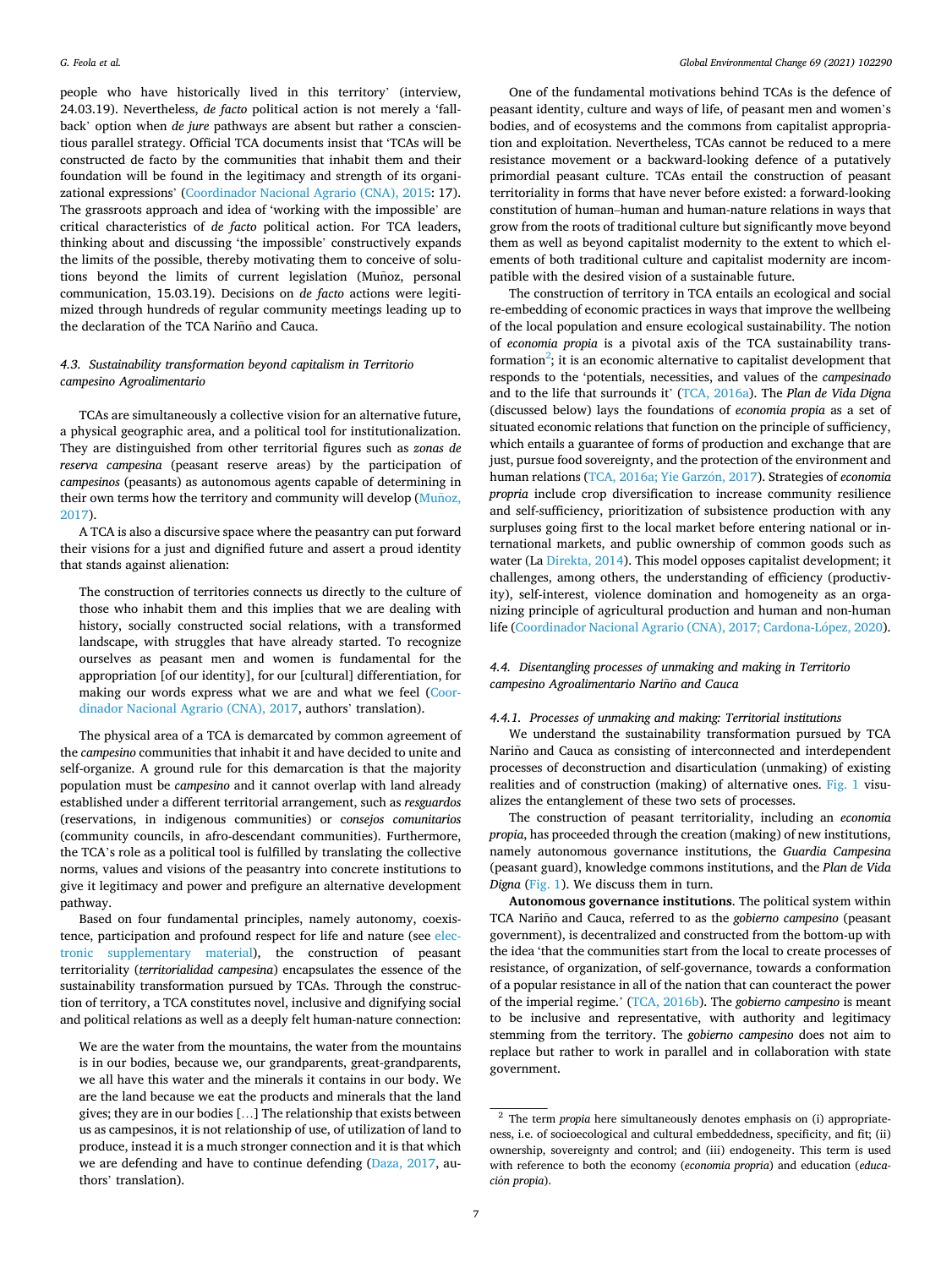<span id="page-7-0"></span>

**Fig. 1.** Entanglement of processes of unmaking of capitalist modernity and making of post-capitalist realities in *Territorio Campesino Agroalimentario del Macizo del norte de Nariño y sur del Cauca*. White-shaded text boxes denote peasant institutions that constitute the sustainability transition as peasant territoriality and, in brackets, the actions of 'making'. Grey-shaded textboxes denote processes of unmaking. Arrows denote causal relations as reconstructed through the data analysis.

#### **Table 2**

Overview of the unmaking of capitalist modernity in Territorio Campesino Agroalimentario del Macizo del norte de Nariño y sur del Cauca.

| Processes of unmaking                                                                              | Theoretical reference                                                                                                                                                | What is unmade                                                                                                                                                                   |
|----------------------------------------------------------------------------------------------------|----------------------------------------------------------------------------------------------------------------------------------------------------------------------|----------------------------------------------------------------------------------------------------------------------------------------------------------------------------------|
| Rejecting and negating imposed and<br>taken-for-granted identities and<br>imaginary significations | Refusal (e.g., McGranahan, 2016; Simpson, 2016) De-linking (e.<br>g., Mignolo, 2007; Wanzer-Serrano, 2015) Decolonization of the<br>imaginary (e.g., Latouche, 2010) | Imaginary and imperative of development as defined by Eurocentric<br>modernity; imposed identities of peasant, consumer entrepreneur<br>and hired labourer; patriarchal culture. |
| Abstaining from using un-dignifying but<br>routinized and interiorized language                    | Unlearning (e.g., Fiol and O'Connor, 2017a, 2017b)                                                                                                                   | Hegemonic discourse, patriarchal culture.                                                                                                                                        |
| Withdrawal from the market economy                                                                 | Crack capitalism (e.g., Holloway, 2010)                                                                                                                              | Market economy relations.                                                                                                                                                        |
| Expulsion of destructive enterprises<br>from the territory                                         | Resistance (e.g., Hollander and Einwohner, 2004)                                                                                                                     | Capitalist presence and its socioecological impacts on the territory.                                                                                                            |

The role of elected members of the *gobierno campesino* is *mandatar*, to mandate, which means to reach collective agreements and transform them into norms while guaranteeing that they express the values, interests, and needs of the people living in the territory. The mandate is the primary tool used to legitimize collective action and serves a mechanism to ensure that 'all of the activities that we are doing have to be talked about and converted into an instrument that will guide our declaration of rights, our proposals, our projects' [\(Daza, 2019](#page-10-0)).

The *Junta de Gobierno Campesino* is the political body of the *gobierno campesino* and is entrusted with leading the process of constructing and managing the territory into the future ([TCA, 2016b](#page-11-0)) (see electronic supplementary material). The *Junta's* representatives are elected in municipal meetings to ensure representation from all regions. Each municipality must elect three people, ideally a woman, a man, and a member of the youth in order to guarantee inclusiveness and diversity ([TCA, 2016a](#page-11-0)).

*Guardia Campesina*. The *Guardia Campesina* (peasant guard), is an unarmed group of people who are elected in the number of three per municipality and is subordinate to the *Junta de Gobierno* [\(TCA, 2016c](#page-11-0)). Its members are required to participate in a special training and establish a communication system to spread alerts quickly throughout the territory [\(TCA, 2016b](#page-11-0)). In case of a threat (e.g. intrusion of mining companies), the *Guardia Campesina* informs everybody in the territory to facilitate and lead a mass mobilization:

We, the *campesinos*, through our way of living and farming, have historically carried out the role of 'guardians of life'. Today the territories which we inhabit are subjected to multiple threats, among

which is mining. Because of this, it is necessary to form a Guardia Campesina which can ensure the protection of both the territory and its people. [\(TCA, 2016c\)](#page-11-0).

**Institutions of knowledge commons**. Peasants participate in distributed knowledge production and circulation, such as the *campesino-a-campesino* (peasant-to-peasant) model, which is centred around the idea of a distributed network of municipal agrarian committees united through a common agrarian agenda [\(Daza, 2017](#page-10-0)). Relevant knowledge is spread through personal communication, schools, conferences, and community meetings. This method has empowered peasant communities to construct their own land ordinances and has made it possible to activate collective participatory processes around the *Plan de Vida Digna* ([Forero, 2018](#page-10-0)).

*Plan de Vida Digna*. Emerging from the experiences of some indigenous, afro-descendant and peasant communities from the 1980 s, the *Plan de Vida Digna* (also *Plan de Vida Comunitario* or *Plan de Vida Digna, Agua y Dignidad*) is a form of participatory community-led planning that aims at conducting collective processes of constructing visions of possible futures and empowering communities to inhabit, govern, make decisions, and legislate over their territory, ways of living, economy, and culture [\(Coordinador Nacional Agrario \(CNA\), 2015\)](#page-10-0). *Plan de Vida Digna*  is informed by principles of solidarity, justice, dignity, a holistic view of human and non-human life, collective participation, autonomy, and sovereignty ([Coordinador Nacional Agrario \(CNA\), 2015\)](#page-10-0).

The *Plan de Vida Digna* stands in contrast to capitalist development

because we want life, we want agriculture, we want *alimentación*, we want vital goods like water. Neoliberalism does not desire these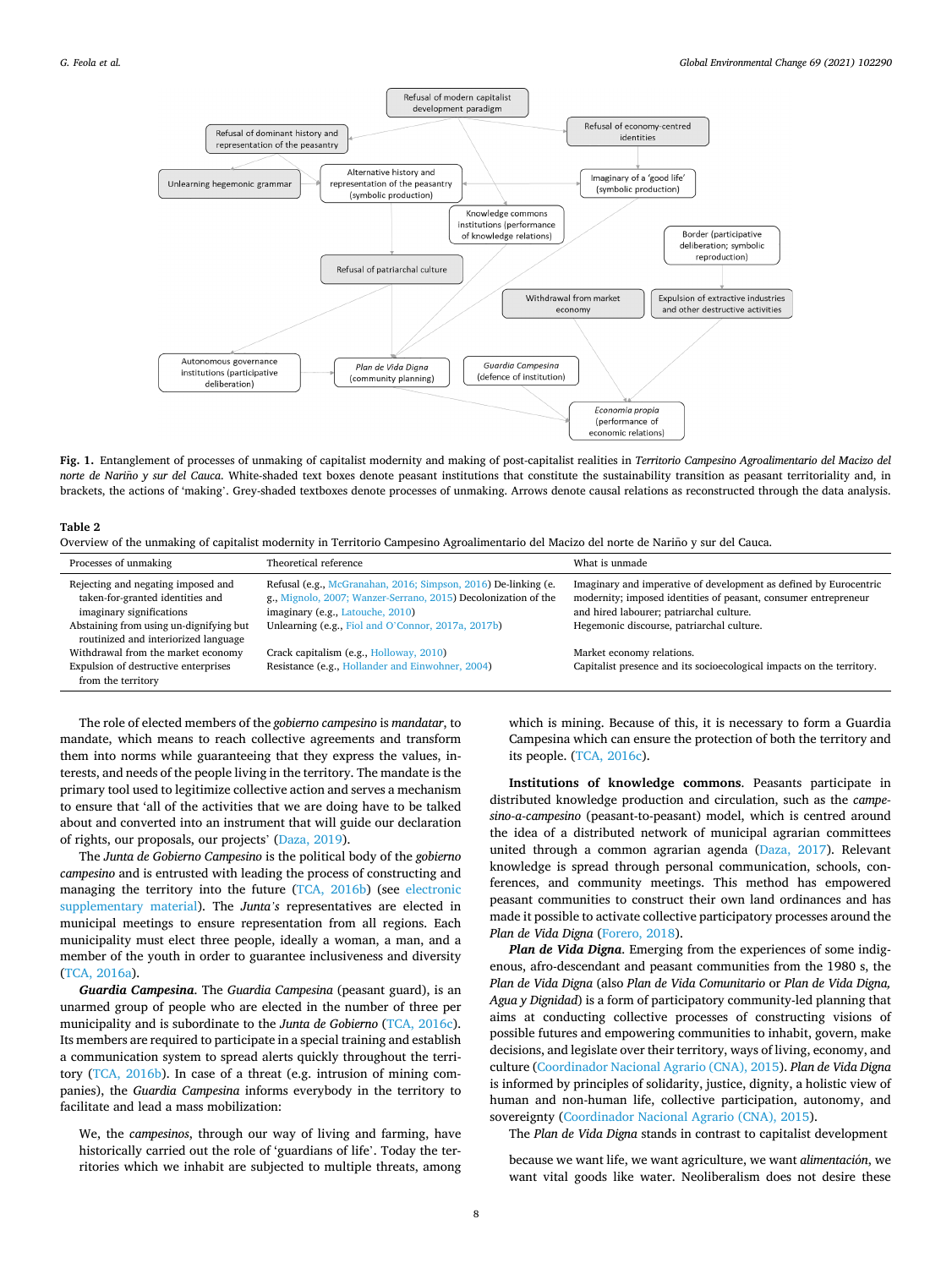things, it only wants profits, to extract minerals for export, while we, on the contrary, defend life. Our Plan de Vida Digna is a form of countering the neoliberal model (Iguarán,  $2018$ ).

Furthermore, in contrast with the National Development Plans of the national government, which assume a four-year timeframe, the *Plan de Vida Digna* assumes a long timeframe ranging from twenty to thirty years. This temporal dimension of the *Plan de Vida Digna* is a key form of opposition to the 'short term mentality of capitalist accumulation as a criterion for development' (Iguarán, 2018).

Like other institutions for autonomous governance in TCA Nariño and Cauca, the *Plan de Vida Digna* responds to calls for advancing 'a territoriality free of patriarchy' (interview, 24.03.19). This is in contrast to the machoistic and patriarchal culture remains widespread in rural Colombia. The fact that women still have to demand basic rights—'rights to be, to know, to learn, to speak, to decide' (interview, 24.03.19)—is understood as a serious problem in TCA Nariño and Cauca and is therefore as much an object of transformation as capitalist development.

In summary, autonomous governance institutions, the *Guardia Campesina*, knowledge commons institutions and the *Plan de Vida Digna*  are foundational institutions that prefigure and to an extent already realize the construction of an autonomous society, including an *economia propia*. TCA Nariño and Cauca is set against-and-beyond even while still a part of and therefore inevitably within a capitalist society. However, this construction is made possible by the unmaking of the socially and ecologically destructive presence of capitalism as embodied in the extractive industries and agribusiness ( $Fig. 1$ ; [Table 2\)](#page-7-0). TCA Nariño and Cauca's vision and practice of autonomous society is founded on agroecological agriculture that is 'kind to the ecosystem, that produces produce free of chemicals, that takes care of people, that takes care of the water and the environment', which is supplemented by plans to reforest and collectively manage water resources (interview, 24.03.19)

This form of sustainable agriculture would be critically undermined by ecological destruction (e.g. soil contamination, disruption of water cycles, biodiversity loss) caused by the extraction of natural resources. Furthermore, TCA Nariño and Cauca depends on the inclusion and participation of healthy people and ecosystems and on their dedication to building a dignified economy. This approach is incompatible with agrobusinesses as well as extractive industries, which have a long history of negative health impacts on hired labourers and local communities, and often require the 'extraction' of labourers from their community (e.g. Göbel et al., 2014; Göbel [and Ulloa, 2014; Feola, 2017](#page-10-0); also see the Environmental Justice Atlas:<https://ejatlas.org/>).

Peasants in TCA Nariño and Cauca have achieved the unmaking of ecological and social destruction in two ways ([Fig. 1,](#page-7-0) [Table 2](#page-7-0)). Firstly, peasants deliberately–albeit often partially—withdraw from the market economy, i.e. from food supply chains and exploitative labour markets in the effort to localize the economy, by establishing locally embedded social relations as well as material (e.g. water) flows. Secondly, peasants engage in the expulsion of destructive economic, in particular extractive enterprises from their territory. Illustrated by the case of Gran Colombia Gold described above, the expulsion of extractive industries was in turn made possible by the creation of a territorial border (see map in electronic supplementary material), in itself another fundamental institution, which became consolidated in collective deliberations and led to the declaration of TCA Nariño and Cauca in 2016, as described above. TCA Nariño and Cauca's border is actively monitored by the *Guardia Campesina*. Furthermore, it is reproduced through symbolic as well as material actions, such as *caravanas* (caravans) attended by hundreds of people, which aim to harmonize the territory and cultural identity [\(Yie](#page-11-0)  Garzón, 2017). The peasants put up flags indicating their permanence in this territory as a symbolic gesture intended to assert to companies that 'this land is our land, it is our children's land, the water is for humanity not for profit' (interview, 24.03.2019). *Caravanas* are events of 'brotherhood with mother earth, it is a spiritual event were the participants

talk to the mountains, talk to the lakes, and communicate that they are there to defend them' (interview, 24.03.2019; also see Yie Garzón, [2017\)](#page-11-0). According to one peasant leader, the *caravana* 'seeks to alert the whole territory of the threat of mining transnationals' and remind people to care for the earth and 'the generosity she has had with humanity.'

## *4.4.2. Processes of unmaking and making: Development and subjectivities*

The construction of new institutions rests on processes of deliberate refusal and unlearning of development imaginaries and imperatives and their related subjectivities of peasant and human beings ([Fig. 1, Table 2](#page-7-0)). In turn, these processes of unmaking enable the elaboration and projection of alternative subjectivities that inform the new institutions as well as the relational ontologies and holistic principles on which the TCA is founded. Peasants explicitly refuse the dominant development paradigm based on material accumulation by dispossession, violence, the imperative of endless economic growth and profit-seeking, and the reduction of people and nature to commodities. This paradigm is incompatible with a dignified life founded on TCA's principles of autonomy, coexistence, participation, and deep respect for life and nature (electronic supplementary material) (Cardona-López, 2020).

The refusal of development has two facets, both of which are formalized in the official TCA written and audio-visual documents used to present this institution to other peasant communities and the wider public. Firstly, peasants refuse the subjectivities of consumer, hired labourer, and entrepreneur (food producer) imposed by the dominant capitalist development narrative; peasants refuse 'what the system wants us to want' (interview, 24.03.19). A peasant leader laments the hegemonic nature of the globalized neoliberal capitalist system that 'insists that the population have only one type of imaginary, only one type of culture', an imaginary 'of being a consumer. Not human beings but consumers.' (interview, 24.03.19). To peasants, life is the central organizing principle rather than profit: 'what unites us is life' [\(Yie](#page-11-0)  Garzón, 2018; also see: Cardona-López, 2020). Peasants see agriculture as more than a form of employment and perceive themselves as more than agricultural workers. From a *campesino* perspective, agriculture has 'never been catalogued as a business'; being an entrepreneur is not part of the campesino mentality. People in the territory do agriculture for agriculture's sake, because of tradition; it is their duty and lifestyle (interview, 24.03.19).

The second facet of the refusal of development relates to the way in which the state's development discourse in Colombia depicts peasants and their cultures and rural ecosystems as dispensable and as barriers to development and progress towards modernity. *Campesinos* engage in deliberate unlearning of this discourse by abstaining from using the routinized, interiorized language and imaginaries of peasants as 'lacking basic needs, being years behind in terms of development, backward and inefficient in agricultural techniques' [\(Daza, 2019\)](#page-10-0). In parallel, peasants develop and learn to use an alternative discourse in which the grammar of rights is very prominent; peasants request the right to life and the right to territory. Similarly, peasants abstain from reproducing interiorized notions of 'natural resources' and rather learn to think and speak of nature in terms of 'vital goods' or 'ancestral heritage'. The new discourse makes peasants' lived connection with nature explicit and reveals their intergenerational, long-term temporal perspective whereby present natural conditions are the result of ancestors' actions. Such counterhegemonic grammar becomes part of the larger effort to construct an alternative history of the peasantry—one that reaffirms their dignity, autonomy and cultural relevance. To recover historic memory and construct a non-hegemonic history of the peasantry also enables *campesinos* to critically examine some aspects of peasant culture. In particular, the persistence of a machoistic and patriarchal culture is explicitly acknowledged as being incompatible with the vision of a dignified future for the community, and thus it is deliberately refused, thereby enabling the design of new institutions that practice inclusion, as described above.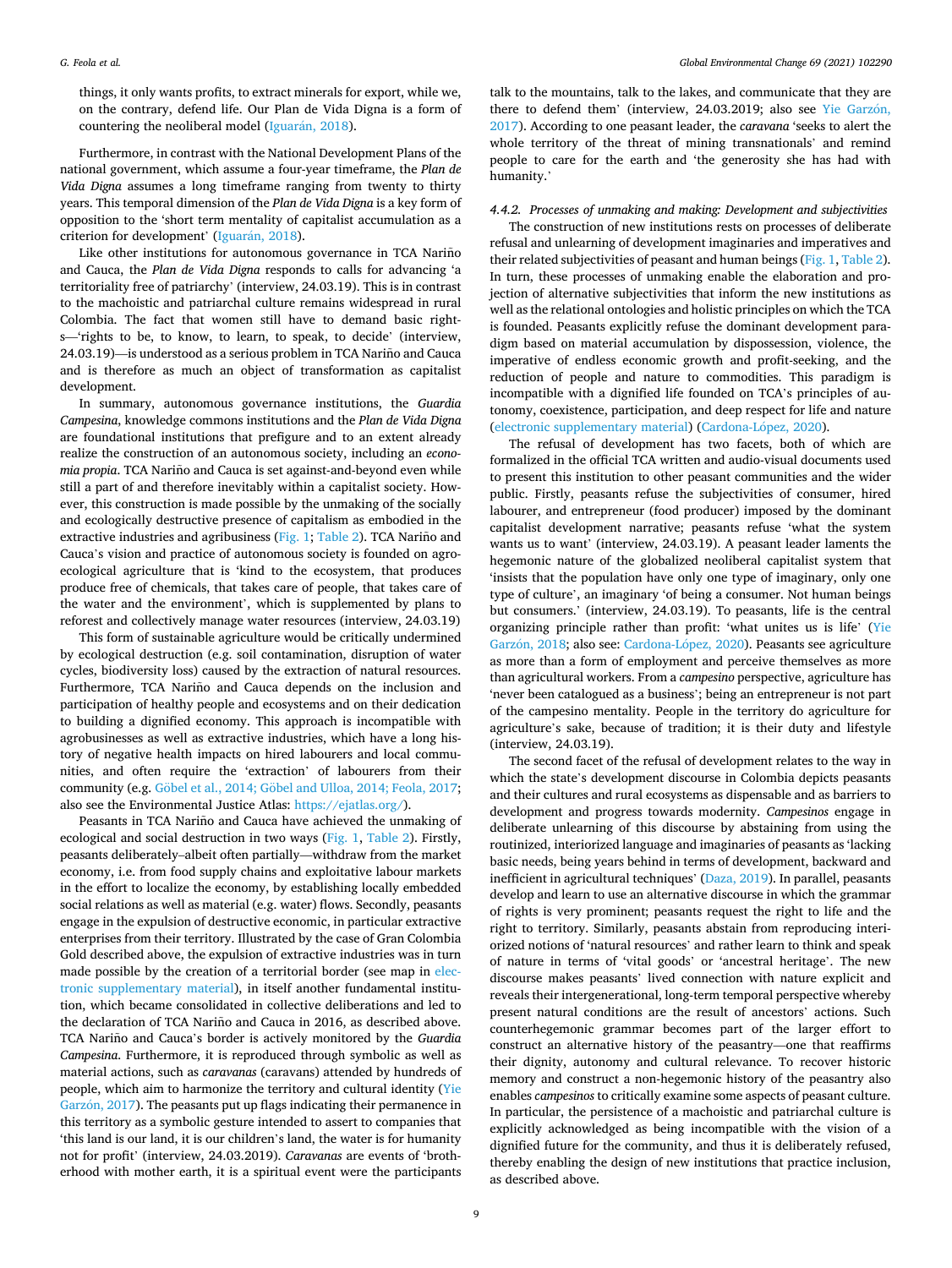For TCAs, it is important to make a conscientious effort to learn about one's own history and the traditions and rituals of everyday life that make their culture. The construction of an alternative peasant history is very closely connected to the new discourse on the good life (*buen vivir*). The two discourses reinforce each other and result in symbolic practices and proposals that solidify new ideas. One such proposal is that of *educación propia*: an education based on ideas of autonomy, dignity, and cultural relevance that revendicates being *campesino* ([Mantilla,](#page-11-0)  [2018\)](#page-11-0). *Educación propia* aims at strengthening communities such that peasants can become leaders who know their rights and can defend their territory [\(Mantilla, 2018\)](#page-11-0). The proposal of *educación propia* includes a requirement that rural school principals must be *campesinos*, people that grew up in the countryside rather than the cities, and that there is at least some discussion of what it means to be *campesino* (interview 24.03.19).

## **5. Discussion and conclusion**

# *5.1. Contribution to theorizations of unmaking capitalist modernity in sustainability transformation*

In this paper, we have sought to advance the theorization of sustainability transformation by expanding the notion of unmaking capitalist modernity. We have contended that rather than conceptualizing sustainability transformation as a process of addition of sustainability values, social imperatives, or socio-technical solutions, which are assumed to displace extant values, social imperatives or socio-technical regimes, we should see the role of *unmaking* as a possible condition of sustainability transformation.

We have offered empirical evidence of how unmaking and making operate in a concrete case of sustainability transformation. In undertaking this analysis, we find that the unmaking of capitalist modernity cannot be adequately explained from any single existing theoretical perspective. In seeking to develop this field, we have brought together theories from as diverse fields as sustainability transitions, degrowth, political ecology, decolonial and indigenous, resistance, anarchist, and cultural studies scholarship in order to provide the basis for a new analysis that takes into account the deconstruction of unsustainable capitalist socioecological relations alongside the construction of sustainable post-capitalist realities in sustainability transformation. Thus, this paper has covered some ground towards an integrative framework of the role of the disruption of capitalism in sustainability transformation by reconstructing the interplay of different but interrelated processes of unmaking from an empirical perspective.

In advancing the theorization of unmaking of capitalist modernity in sustainability transformation, this paper also makes at least three more specific contributions. First, it expands the theoretical basis for studying processes of unmaking of capitalist modernity and provides empirical evidence of these processes and their operation in the case study of TCA Nariño and Cauca. Many of these processes of unmaking are underappreciated in sustainability transformation research, or they have been studied in isolation, if at all, in relation to sustainability transformation. Although only a subset of the processes presented in [Table 1](#page-3-0)  were actually observed in this case study, other processes may be at play in concrete cases of sustainability transformation elsewhere. Second, this paper shows how processes of unmaking and making are concretely entangled; unmaking creates conditions for the construction of alternative institutions; however, unmaking and making occur in chains whereby the construction of some institutions and the deconstruction of undesirable subjectivities, imaginaries, physical and social structures can enable each other in turn [\(Fig. 1](#page-7-0)). This finding provides nuance to the relationship between processes of unmaking and making. Third, the analysis of TCA Nariño and Cauca illustrates that the unmaking of capitalist modernity for the pursuit of sustainability transformation can be combined with the deconstruction of other cultural elements—in this case, traditional patriarchal relations—that coexist with the former and are equally incompatible with the realization of peasant territoriality. In this respect, too, this case study provides evidence against overly simplistic conceptions of sustainability transformation as instances of mere anti-capitalism.

In sum, our analysis supports the understanding of generative processes of unmaking of capitalist modernity in sustainability transformation. As postulated by [Feola \(2019\)](#page-10-0), processes of unmaking interrupt the routines, structures and relations that impede postcapitalist realities from emerging and becoming consolidated. Political acts of unmaking are sometimes covert and hidden, which makes them no less meaningful to those who enact them and their collectives, whereas other times, they are vocal and visible; they can take conventional (e.g. protests) or unconventional political forms (*de facto* actions, *caravanas*). Importantly, disruptions of the status-quo have an emergent and processual character; they are performed and reproduced in everyday lives of individuals and collectives [\(Feola, 2019](#page-10-0)), as in the case of counterhegemonic grammars and the enforcement (both symbolic and material) of the territorial border in TCA Nariño and Cauca. Unmaking and making are lived in the contradictory everyday experiences of individuals and collectives who exist in-against-and-beyond capitalist modernity: peasant communities living simultaneously in two different territorial constructions, which also correspond to contrasting value systems, types of economic relations, governance and knowledge systems, historical narrations, and subjectivities.

## *5.2. Future research*

We call for a research agenda on sustainability transformation that is sensitive to and analytically equipped for the analysis of transformation as a multifaceted, multilevel process that entails the deconstruction of capitalist modernity or elements thereof as well as the construction of post-capitalist realities. We suggest that three research directions can fruitfully inform this research agenda.

First, we envision further comparative analysis of existing transformational initiatives worldwide to critique and refine the approach proposed in this paper. Doing so will help to overcome the limitations of single case study analysis and generate further evidence of the roles played by different forms of unmaking to engender the construction of sustainable alternatives to modern capitalist development. In inviting applications of this perspective to existing transformational initiatives in other contexts, we are particularly aware of the specificity of the case study discussed in this paper: an initiative that is situated in the 'periphery' of capitalist modernity, where there might be more social and symbolic structures, including non-Western ontologies, that have not yet been appropriated by capitalism, and where a relatively weak state fails to protect communities from the negative impacts of capitalist development. In 'peripheral' contexts such as these ones, which are in fact 'core' in the resistance to capitalist appropriation of cheap nature and labour, transformative initiatives may be more vulnerable to capitalism, but also share a history of resistance, and thus find crucial resources to inform transformative initiatives that are alternative to capitalist modernity. In effect, these were important local circumstances for TCA Nariño and Cauca. In 'core' areas of the Global North, where capitalist modernity is more entrenched, also thanks to stronger state power, and where there might be more difficult access to ways of knowing, being and doing that have not been appropriated by capitalist modernity, transformative initiatives may experience different dynamics than those observed in TCA Nariño and Cauca. The analytical approach proposed in this paper, with its openness to diverse forms of unmaking in transformation to sustainability, can help identify processes specific to either the'core' and 'periphery' of capitalist modernity.

Secondly, although this was not accomplished in the present study due to limitations in the available data, we envision and call for longitudinal studies of sustainability transformation that can disentangle processes of unmaking and making over time. To do so, also recognizing the processual character of sustainability transformation, we suggest that process research methods based on narrative-based explanation,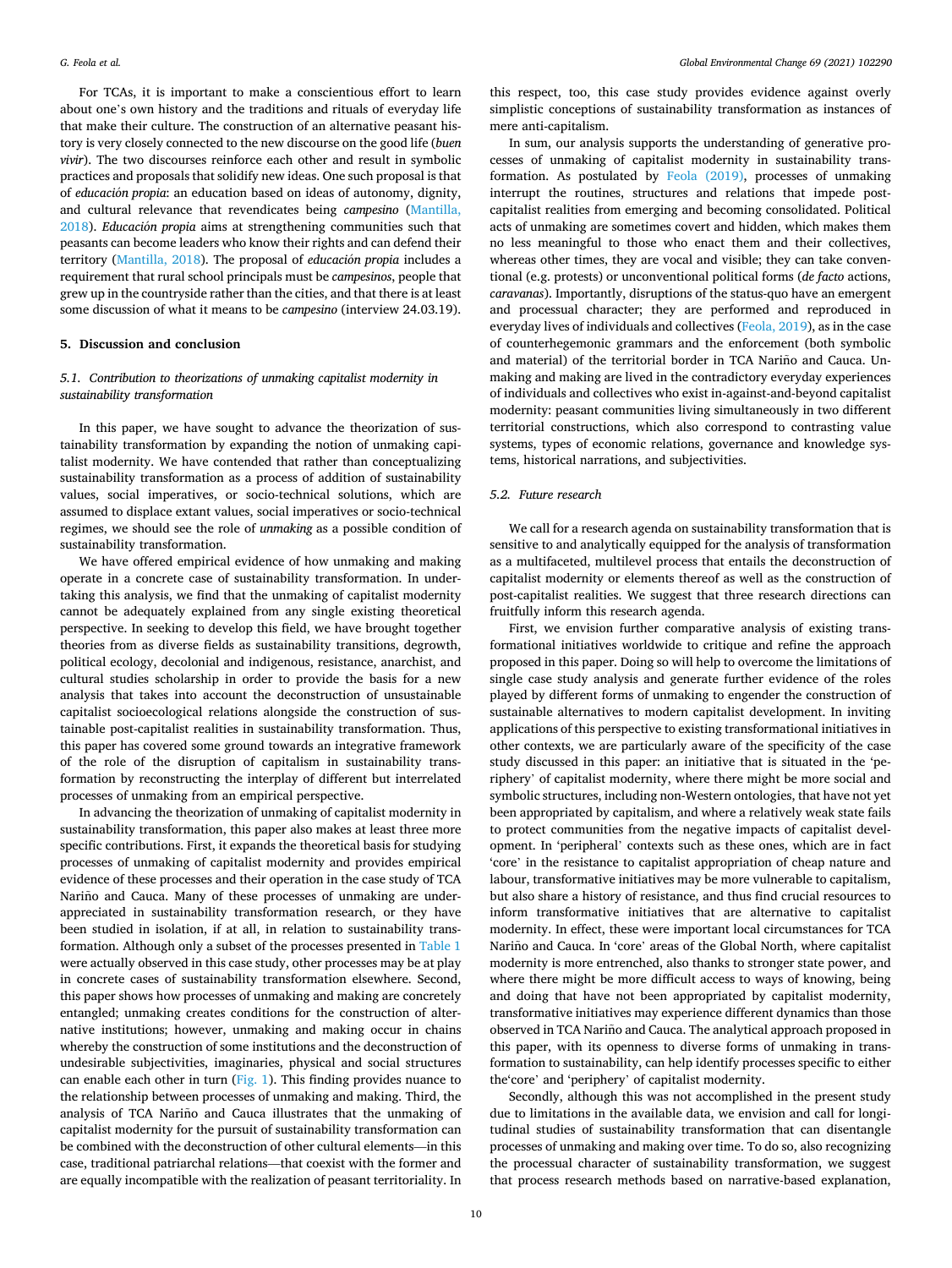<span id="page-10-0"></span>such as event-sequence analysis (e.g. Griffin, 1993) are promising to unpack such entanglement and thereby re-construct sustainability transformation pathways. This proposal also responds to calls for infusing a more marked historical and temporal perspective in investigations of sustainability transformation, as advocated by Hackmann and Lera St. Clair (2012) and Fazey et al. (2018), among others.

Finally, as this paper illustrates the usefulness of investigating sustainability transformation and specifically the entanglement of unmaking and making in such processes of fundamental change, we suggest that scholars pursue a more daring plural engagement with theories of social change from across the social sciences and humanities. Doing so requires escaping the safe ground of established theories and paradigms and mobilizing concepts that remain as yet unapplied to sustainability transformation, which may help gain insight into particular change processes, as well as critically exploring their respective blind spots and potential for theoretical integration. We consider this study a first step towards such a plural theoretical engagement.

#### **Declaration of Competing Interest**

The authors declare that they have no known competing financial interests or personal relationships that could have appeared to influence the work reported in this paper.

#### **Acknowledgments**

We are extremely grateful to the people who participated in the interviews, and to Tristam Barrett, Leonie Guerrero Lara, Elle Moors, Laura van Oers, Guilherme Raj, Hens Runhaar, Jacob Smessaert, and Julia Spanier for their comments on a previous version of this manuscript. We also sincerely thank Jenny Pickerill and Barbara Muraca for their constructive and insightful comments on the theoretical framework. Giuseppe Feola presented this paper at the International Science Council's Transformations to Sustainability virtual Workshop in June 2020 and received very valuable feedback on that occasion. Giuseppe Feola and Olga Koretskaya acknowledge funding by the European Research Council (Starting Grant 802441) and the Netherlands Organization for Scientific Research (Vidi Grant 016.Vidi.185.173).

## **Appendix A. Supplementary data**

Supplementary data to this article can be found online at [https://doi.](https://doi.org/10.1016/j.gloenvcha.2021.102290)  [org/10.1016/j.gloenvcha.2021.102290.](https://doi.org/10.1016/j.gloenvcha.2021.102290)

#### **References**

- [Albert, M.J., 2020. Capitalism and Earth System Governance: An Ecological Marxist](http://refhub.elsevier.com/S0959-3780(21)00069-8/h0005) [Approach. Global Environmental Politics 20, 37](http://refhub.elsevier.com/S0959-3780(21)00069-8/h0005)–56.
- [Blythe, J., Silver, J., Evans, L., Armitage, D., Bennett, N.J., Moore, M.-L., Morrison, T.H.,](http://refhub.elsevier.com/S0959-3780(21)00069-8/h0010)  [Brown, K., 2018. The dark side of transformation: Latent risks in contemporary](http://refhub.elsevier.com/S0959-3780(21)00069-8/h0010) [sustainability discourse. Antipode 50 \(5\), 1206](http://refhub.elsevier.com/S0959-3780(21)00069-8/h0010)–1223.
- [Brand, U., 2016. How to Get Out of the Multiple Crisis? Contours of a Critical Theory of](http://refhub.elsevier.com/S0959-3780(21)00069-8/h0015)  [Social-Ecological Transformation. Environ. Values 25, 503](http://refhub.elsevier.com/S0959-3780(21)00069-8/h0015)–525.
- [Brand, U., Wissen, M., 2013. Crisis and continuity of capitalist society-nature](http://refhub.elsevier.com/S0959-3780(21)00069-8/h0020) [relationships: The imperial mode of living and the limits to environmental](http://refhub.elsevier.com/S0959-3780(21)00069-8/h0020) [governance. Review of International Political Economy 20, 687](http://refhub.elsevier.com/S0959-3780(21)00069-8/h0020)–711.
- [Büscher, B., Feola, G., Fischer, A., Fletcher, R., Gerber, J.-F., Harcourt, W., Koster, M.,](http://refhub.elsevier.com/S0959-3780(21)00069-8/h0025) [Schneider, M., Scholtens, J., Spierenburg, M., Walstra, V., Wiskerke, H., 2021.](http://refhub.elsevier.com/S0959-3780(21)00069-8/h0025) [Planning for a World beyond COVID-19: Five Pillars for Post-Neoliberal](http://refhub.elsevier.com/S0959-3780(21)00069-8/h0025) [Development. World Dev. 140, 105357](http://refhub.elsevier.com/S0959-3780(21)00069-8/h0025).
- Cardona-López, M. C. (2020). De las violencias del desarrollo y el conflicto a las reivindicaciones territoriales en defensa de la vida. El caso de las comunidades rurales de San Carlos. Revista Colombiana de Ciencias Sociales, 11(1), pp. 182- 203. 10.21501/22161201.3078.
- [Chatterton, P., 2016. Building transitions to post-capitalist urban commons. Transactions](http://refhub.elsevier.com/S0959-3780(21)00069-8/h0035)  [of the Institute of British Geographers 41, 403](http://refhub.elsevier.com/S0959-3780(21)00069-8/h0035)–415.
- [Chatterton, P., Pickerill, J., 2010. Everyday activism and transitions towards post](http://refhub.elsevier.com/S0959-3780(21)00069-8/h0040)[capitalist worlds. Transactions of the Institute of British Geographers 35, 475](http://refhub.elsevier.com/S0959-3780(21)00069-8/h0040)–490.
- Coordinador Nacional Agrario (CNA). 2015. Los planes de vida comunitarios para los territorios agroalimentarions. CNA. [Coordinador Nacional Agrario \(CNA\), 2017. Los territorios agroalimentarios. CNA.](http://refhub.elsevier.com/S0959-3780(21)00069-8/h0050)
- Cruz, E., 2014. Dignidad en movimiento. El ascenso de la movilización social en Colombia (2010–[2014\). CONFLUENZE 6, 241](http://refhub.elsevier.com/S0959-3780(21)00069-8/h0055)–275.
- David, M. (2018). Exnovation as a Necessary Factor in Successful Energy Transitions. In Oxford Handbook of Energy and Society.
- [Davidson, D.J., 2019. Exnovating for a renewable energy transition. Nat. Energy 4 \(4\),](http://refhub.elsevier.com/S0959-3780(21)00069-8/h0065)  254–[256](http://refhub.elsevier.com/S0959-3780(21)00069-8/h0065).
- Daza, R. (2017) "Proyecto Para la Instalación del TCAM" [unpublished document].
- Daza, R. (2019) "Colombia Análisis del Plan Nacional de Desarrollo y los Derechos Campesinos" [lecture notes] Foro: Declaración de la ONU sobre los Derechos del Campesinado, Universidad Nacional Bogota, 4 April 2019.
- [Demaria, F., Kallis, G., Bakker, K., 2019. Geographies of degrowth: Nowtopias,](http://refhub.elsevier.com/S0959-3780(21)00069-8/h0080)  [resurgences and the decolonization of imaginaries and places. Environment and](http://refhub.elsevier.com/S0959-3780(21)00069-8/h0080) [Planning E: Nature and Space 2, 431](http://refhub.elsevier.com/S0959-3780(21)00069-8/h0080)–450.
- [de Souza Santos, B., 2014. Epistemologies of the South: Justice against Epistemicide.](http://refhub.elsevier.com/S0959-3780(21)00069-8/h0085) [Routledge, New York, NY.](http://refhub.elsevier.com/S0959-3780(21)00069-8/h0085)
- [Eriksen, S.H., Nightingale, A.J., Eakin, H., 2015. Reframing adaptation: The political](http://refhub.elsevier.com/S0959-3780(21)00069-8/h0090)  [nature of climate change adaptation. Global Environ. Change 35, 523](http://refhub.elsevier.com/S0959-3780(21)00069-8/h0090)–533.
- [Escobar, A., 2015. Degrowth, postdevelopment, and transitions: a preliminary](http://refhub.elsevier.com/S0959-3780(21)00069-8/h0095) [conversation. Sustain. Sci. 10, 451](http://refhub.elsevier.com/S0959-3780(21)00069-8/h0095)–462.
- Fals Borda, O. (2010). Antología. Bogotá D.C.: Editorial Universidad Nacional de Colombia.
- [Fazey, I., Moug, P., Allen, S., J., Wolstenholme, R.,, 2018. Transformation in a changing](http://refhub.elsevier.com/S0959-3780(21)00069-8/h0105)  [climate: a research agenda. Climate and Development 10, 197](http://refhub.elsevier.com/S0959-3780(21)00069-8/h0105)–217.
- Feola, G. 2015. Societal transformation in response to global environmental change: A review of emerging concepts. Ambio (2015) 44: 376.
- [Feola, G., 2017. Adaptive institutions? Peasant institutions and natural models facing](http://refhub.elsevier.com/S0959-3780(21)00069-8/h0115) [climatic and economic changes in the Colombian Andes. Journal of Rural Studies 49,](http://refhub.elsevier.com/S0959-3780(21)00069-8/h0115)  117–[127](http://refhub.elsevier.com/S0959-3780(21)00069-8/h0115).
- [Feola, G., 2019. Degrowth and the Unmaking of Capitalism. ACME: An International](http://refhub.elsevier.com/S0959-3780(21)00069-8/h0120)  [Journal for Critical Geographies 18 \(4\), 977](http://refhub.elsevier.com/S0959-3780(21)00069-8/h0120)–997.
- Feola, G., 2020. Capitalism in sustainability transitions research: Time for a critical turn? [Environmental Innovation and Societal Transitions 35, 241](http://refhub.elsevier.com/S0959-3780(21)00069-8/h0125)–250.
- Feola, G., Koretskaya, O. Unpublished document. Notes towards a theoretical framework of unmaking. Utrecht University.
- Fiol, M., O'Connor, E., 2017a. Unlearning established organizational routines Part I. The Learning Organization 24, 13–29. [https://doi.org/10.1108/TLO-09-2016-0056.](https://doi.org/10.1108/TLO-09-2016-0056)
- Fiol, C.M., O'Connor, E.J., 2017b. Unlearning established organizational routines Part II. The Learning Organization 24, 82–92. [https://doi.org/10.1108/TLO-09-2016-](https://doi.org/10.1108/TLO-09-2016-0063)  [0063.](https://doi.org/10.1108/TLO-09-2016-0063)
- Forero, J. A. (2018) "Agricultura Familiar y Economía Campesina en Colombia" [lecture notes] Foro: Declaración de la ONU sobre los Derechos del Campesinado, Universidad Nacional Bogota, 4 April 2018.
- [Geels, F.W., 2010. Ontologies, socio-technical transitions \(to sustainability\), and the](http://refhub.elsevier.com/S0959-3780(21)00069-8/h0150)  [multi-level perspective. Res. Policy 39, 495](http://refhub.elsevier.com/S0959-3780(21)00069-8/h0150)–510.
- [Gibson-Graham, J.K., 2006. A Postcapitalist Politics. University of Minnesota Press,](http://refhub.elsevier.com/S0959-3780(21)00069-8/h0155)  [Minneapolis, USA](http://refhub.elsevier.com/S0959-3780(21)00069-8/h0155).
- [Gibson-Graham, J.K., 2014. Rethinking the economy with thick description and weak](http://refhub.elsevier.com/S0959-3780(21)00069-8/h0160) [theory. Current Anthropology 55 \(S9\), S147](http://refhub.elsevier.com/S0959-3780(21)00069-8/h0160)–S153.
- [Graeber, D., 2004. Fragments of an Anarchist Anthropology. Prickly Paradigm Press,](http://refhub.elsevier.com/S0959-3780(21)00069-8/h0165) [Chicago, IL.](http://refhub.elsevier.com/S0959-3780(21)00069-8/h0165)
- [Griffin, L.J., 1993. Narrative, Event-Structure Analysis, and Causal Interpretation in](http://refhub.elsevier.com/S0959-3780(21)00069-8/h0170)  [Historical Sociology. Am. J. Sociol. 98, 1094](http://refhub.elsevier.com/S0959-3780(21)00069-8/h0170)–1133.
- Göbel, B., Góngora-Mera, M., Ulloa, A. (Eds.), 2014. Desigualdades socioambientales en América Latina. Universidad Nacional de Colombia, Bogotá.
- Göbel, [B., Ulloa, A. \(Eds.\), 2014. Extractivismo minero en Colombia y Am](http://refhub.elsevier.com/S0959-3780(21)00069-8/h0180)érica Latina. [Universidad Nacional de Colombia, Bogota](http://refhub.elsevier.com/S0959-3780(21)00069-8/h0180)´.
- Haberl, H., Wiedenhofer, D., Virág, [D., Creutzig, F., 2020. A systematic review of the](http://refhub.elsevier.com/S0959-3780(21)00069-8/h0185) [evidence on decoupling of GDP, resource use and GHG emissions, part II:](http://refhub.elsevier.com/S0959-3780(21)00069-8/h0185) [synthesizing the insights. Environ. Res, Lett.](http://refhub.elsevier.com/S0959-3780(21)00069-8/h0185)
- [Hackmann, H., Lera St. Clair, A., 2012. Transformative cornerstones of social science](http://refhub.elsevier.com/S0959-3780(21)00069-8/h0190)  [research for global change. International Social Science Council \(ISSC\), Paris.](http://refhub.elsevier.com/S0959-3780(21)00069-8/h0190) [Hajer, M.A., 1995. Discourse analysis. The Politics of Environmental Discourse.](http://refhub.elsevier.com/S0959-3780(21)00069-8/h0195)
- [Ecological Modernization and the Policy process. Clarendon Press: Oxford, UK](http://refhub.elsevier.com/S0959-3780(21)00069-8/h0195). [Harvey, D., 2014. Seventeen Contradictions and the End of Capitalism. Oxford University](http://refhub.elsevier.com/S0959-3780(21)00069-8/h0200)  **Dracc.**
- Haxeltine, A., Pel, B., Dumitru, A., Avelino, F., Kemp, R., F., Bauler, T., Kunze, I., Dorland, J., Wittmayer, J., and Jørgensen, M. S. (2017) Towards a TSI theory : a relational framework and 12 propositions, (TRANSIT working paper ; 16, December 2017), TRANSIT: EU SSH.2013.3.2-1 Grant agreement no: 613169.
- Head, L. (2019). Foreword. In: G. Feola, G., H. Geoghegan, H., A. Arnall, A. (Eds.), 2019. Climate and Culture: Multidisciplinary Perspectives on a Warming World. Cambridge: Cambridge University Press.
- Heyen et al (2017) Out of the Comfort Zone! Governing the Exnovation of Unsustainable Technologies and Practices.
- Hickel, J., Kallis, G., 2020. Is Green Growth Possible? New Political Economy 469–486. <https://doi.org/10.1080/13563467.2019.1598964>.
- Hollander, J. A., Einwohner, R. L. (2004). Conceptualizing resistance. Sociological forum, 19(4), 533-554.

[Holloway, J., 2010. Crack capitalism. Pluto Press \(UK\).](http://refhub.elsevier.com/S0959-3780(21)00069-8/h0225)

- Iguarán, N.J., 2018. Hacia una compression de la gobernanza ambiental en el Territorio [Campesino Agroalimentario del Macizo colombiano. Universidad de Manizales.](http://refhub.elsevier.com/S0959-3780(21)00069-8/h0230) IPCC, 2018. Global Warming of 1.5◦C. IPCC.
- IPES-Food. 2016. From uniformity to diversity.
- [Jackson, T., Victor, P.A., 2019. Unraveling the claims for \(and against\) green growth.](http://refhub.elsevier.com/S0959-3780(21)00069-8/h0245) [Science 366, 950](http://refhub.elsevier.com/S0959-3780(21)00069-8/h0245)–951.